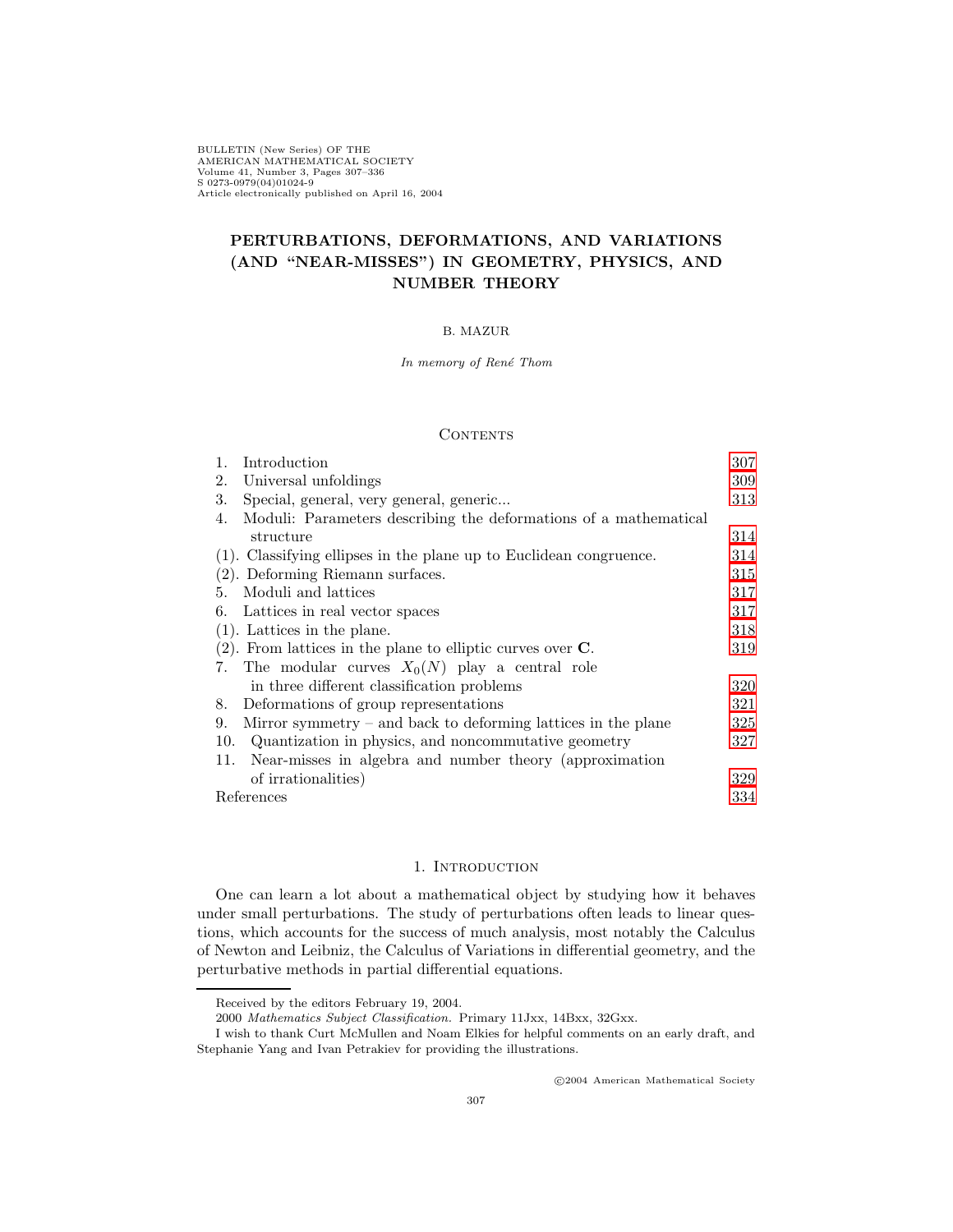And the study of perturbations often does *not* lead to linear questions, which accounts for some fascinating aspects of the theory of dynamical systems.

Parts of quantum mechanics may be formulated as a noncommutative deformation of classical mechanics, and this has inspired the growth of analogous "quantum" deformations of some basic mathematical structures (quantum groups, quantum cohomology, etc.). One may hope that this interaction between mathematics and physics will lead to a thorough and clear understanding of the profound physical intuition coming from the study of Feynman integrals and quantum field theories that has recently been so effective in the treatment of a number of traditional mathematical problems and of some novel ones.

Whatever it leads to, the perturbative strategy is everywhere in mathematics and takes many forms.

Some questions become meaningful only when they are treated as specific instances within a field of closely related questions. Often the landscape of this larger field, its peculiar features, its ravines and gullies, holds the key to an appropriate understanding of any of the individual questions. Often that landscape becomes the focus of new questions.

This article is the amplified text of a one-hour talk I gave at the winter joint meetings of the MAA-AMS in New Orleans in 2000. It was given in the format, and spirit, of the weekly seminar held at Harvard University called the Basic Notions Seminar. The aim of that seminar, initiated by David Kazhdan, is to survey each week some central theme of mathematics – some idea that might have different manifestations as it crops up in different fields of mathematics – an idea, in short, that deserves to be contemplated by students not only in the context of its usefulness for this or that particular result but also because of its service as a unifying thread.

I would like to dedicate this article to René Thom, whose enormous influence on our subject has helped establish the bold unification that it presently enjoys and who taught us to be reflective about the central role played by the "basic notions" listed in the title.

Perturbation and deformation are terms that we will take as almost synonymous, with the slight difference that in the case of the latter term, we will be more acutely interested in the parameter space that tabulates the (allowed) deformations. One often considers deformations of a given structure with the ultimate goal of understanding the full repertoire of possible variations of the structure – of giving a complete classification of kindred structures: one starts modestly, considering only structures infinitesimally near the given one, as a prelude to the general problem of giving a total classification. This has historically been true of some of the examples to be discussed. When we manage to give a full classification – that is, when we have exhibited a family of such mathematical structure parametrized by a space such that every instance of that mathematical structure is accounted for by a unique point in the parameter space, and where the geometry of the parameter space faithfully reflects the possibilities of variation of this structure – only then can we truly say that we have provided a universal accounting for the possibilities of variation of the structure being studied. Such a parameter space is sometimes called the moduli space associated to the mathematical structure in question. For a very elementary example see 4.1 below, where we discuss the classification of *ellipses in the plane* up to congruence. For a twenty-four page annotated bibliography of literature about deformations, see [\[Do\]](#page-28-0).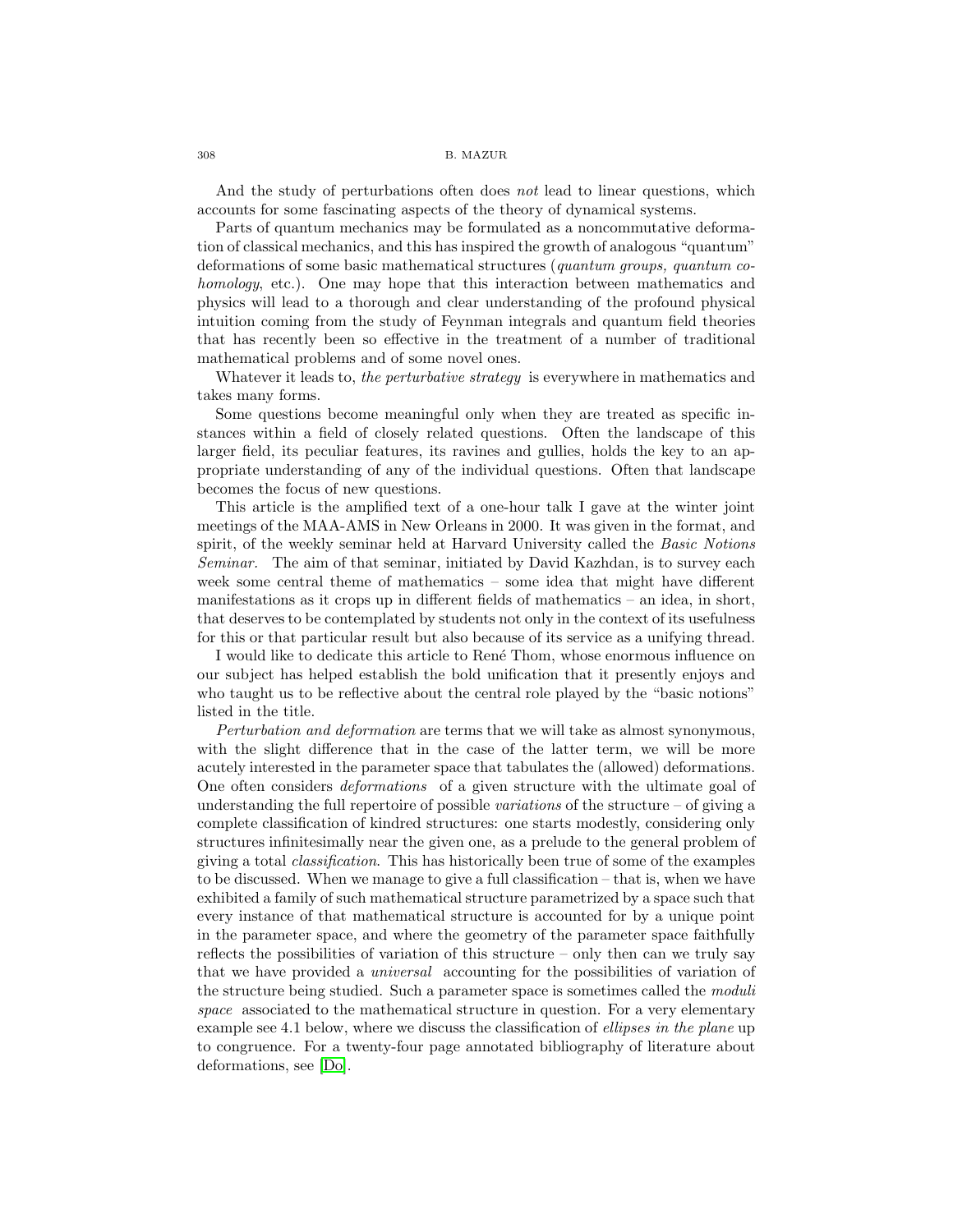There are cases where the structure under study admits no variation, that is, where the structure is *stable* in the sense that any nearby structure is isomorphic to it. At times, though, it may be subtle to formulate the intended notion of "nearby". Differentiable manifolds, for example, are stable: two compact differentiable manifolds that are "close" (with any reasonable smooth meaning of the word "close") are isomorphic. The term rigid is sometimes reserved to refer to mathematical structures that are stable in some appropriately defined sense, such as the above, but also admit no nontrivial automorphisms. Compact (positive-dimensional) differentiable manifolds are stable but decidedly not rigid: they admit a rich group of self-diffeomorphisms.

The notion of "near-miss", which we shall treat towards the end of this article, is meant to connote a modification of a problem which can be a good deal looser than a deformation.

### 2. Universal unfoldings

<span id="page-2-0"></span>The theoretical biologist C.H. Waddington emphasized that the full study of any developing biological system requires an understanding of its epigenetic landscape, which is his term for the multi-dimensional phase space that contains both the one "standard" developmental pathway for the system together with a picture of the other nearby variant pathways. A thorough understanding of development will include knowledge of how deep the grooves are which form each of the possible pathways, i.e., how easy or difficult it would be for a disturbance to force a jumping from one course of development to another.

Waddington's approach to morphogenesis is close, in spirit, to René Thom's view that a topological singularity is best understood in the context of what he termed its universal unfolding. How, for example, does your specific geometrical object react to perturbation? Is it stable? Is it the generic member of its species? If not, can its particular specialties be viewed as coming about from an explicit process of "degeneration" from a more generic geometrical object? To illustrate what is meant here, consider a "starter example" from the theory of singularities of curves in the plane: the stability of nodal singularities (figure 1b) in contrast to the instability of a cuspidal singularity (figure 1a).

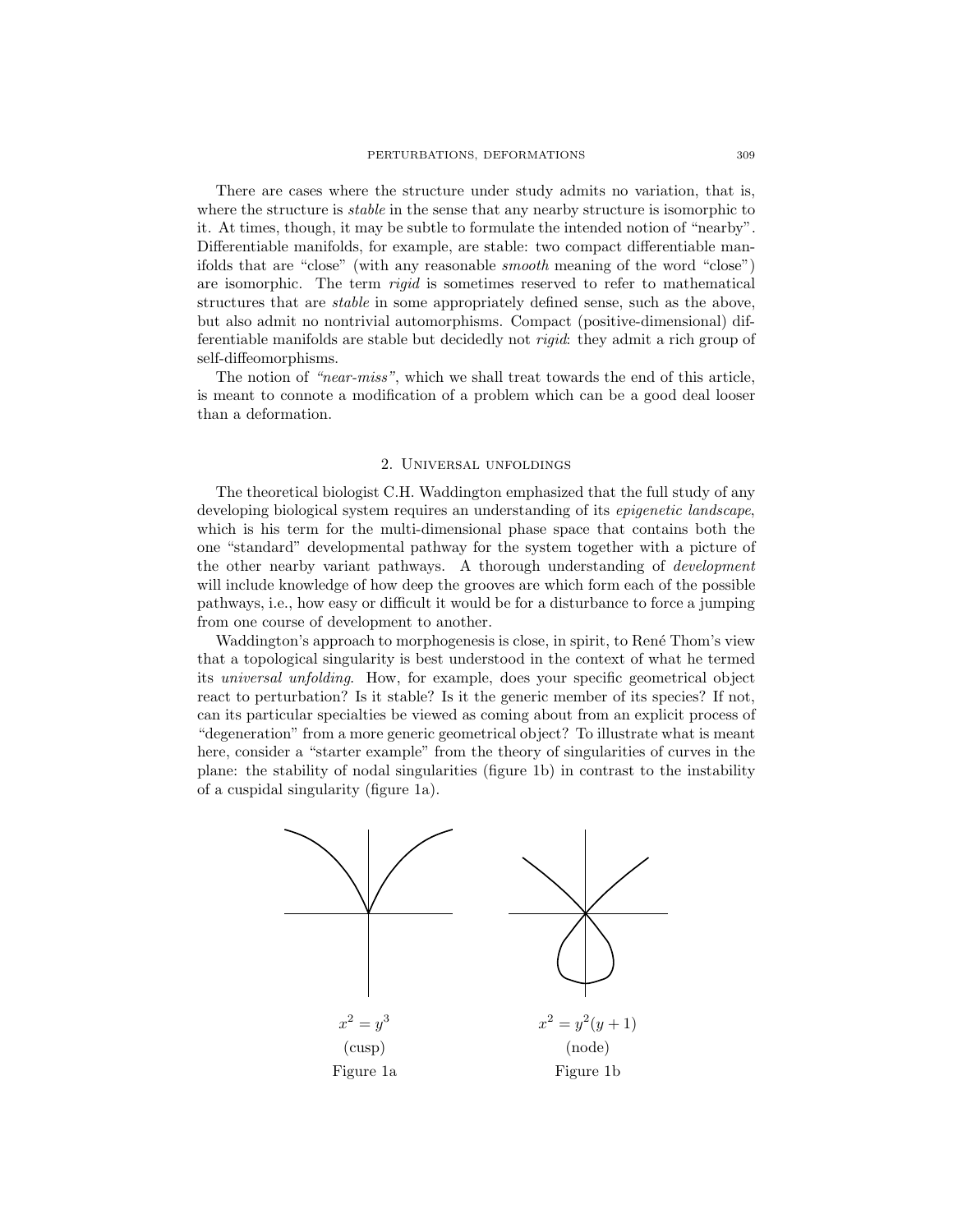

To put it in (outrageously) nontechnical language, suppose that you are trying to trace out the locus of zeroes about the origin of the equation  $x^2 = y^3$  in the Cartesian plane, but you are doing this with pencil on a pad in a jiggly subway train. The equation itself has a *cuspidal* singularity at the origin, as in figure 1a, but very likely you will have drawn something like the *nodal* singularity as in figure 1b. In a word, the nodal singularity enjoys a type of stability that the cuspidal singularity does not. Of course, once we try to pin down what we mean by the question "is the nodal singularity stable?" we are faced with an intriguing array of candidates for our definition of stability, and the answer may depend upon the context we work in:

• Working in the space of parametrized smooth plane curves (e.g., the space of  $C^{\infty}$  immersions of the closed unit interval in  $\mathbb{R}^2$ , two such immersions being deemed close if they are "close" in the  $C^1$ -topology), a nodal singularity of such a curve is **stable** in the sense that if one such parametrized curve  $C : t \mapsto (a(t), b(t))$ (for  $t \in \mathbf{R}$ ) possesses a nodal singularity  $s = (a(t_o), b(t_o)) \in \mathbf{R}^2$ , any sufficiently close parametrized curve C' also must have a nodal singularity  $s' = (a(t_1), b(t_1))$ at some time  $t_1$  close to  $t_0$ .

Moreover, a parametrized curve with a cuspidal singularity can be perturbed to one with a nodal singularity.

• Working in the space of  $C^{\infty}$ -functions  $f(x, y)$  on  $\mathbb{R}^{2}$ , then nodal singularities are not stable. For a smooth function  $f(x, y)$  that cuts out a cuspidal singularity (say, a polynomial  $y^2 = x^3$ ) or a nodal singularity (say,  $y^2 = x^3 + x^2$ ) can be perturbed ever so slightly by adding terms to our equation consisting of the missing small powers of x with very small coefficients to make the singularity disappear.

For either of the above notions of stability, the cuspidal singularity is unstable. But there are arenas in which cuspidal singularities themselves achieve a stability, as anyone can attest who observes the caustic curve of light in their coffee cup. (If the projection of a smooth surface  $X$  in three-space to the horizontal plane has discriminant locus possessing a cuspidal singularity as in figure 2, then any nearby surface X' will still have a cuspidal singularity; cf.  $[G]$ ,  $[A2]$ .)

René Thom's emphasis on this type of question-asking is motivated by two further concerns. The first has to do with the experimental sciences and the fact that they are most naturally set up to study phenomena that are stable, or at least relatively stable. A "repeatable experiment" must, after all, be repeatable; its outcome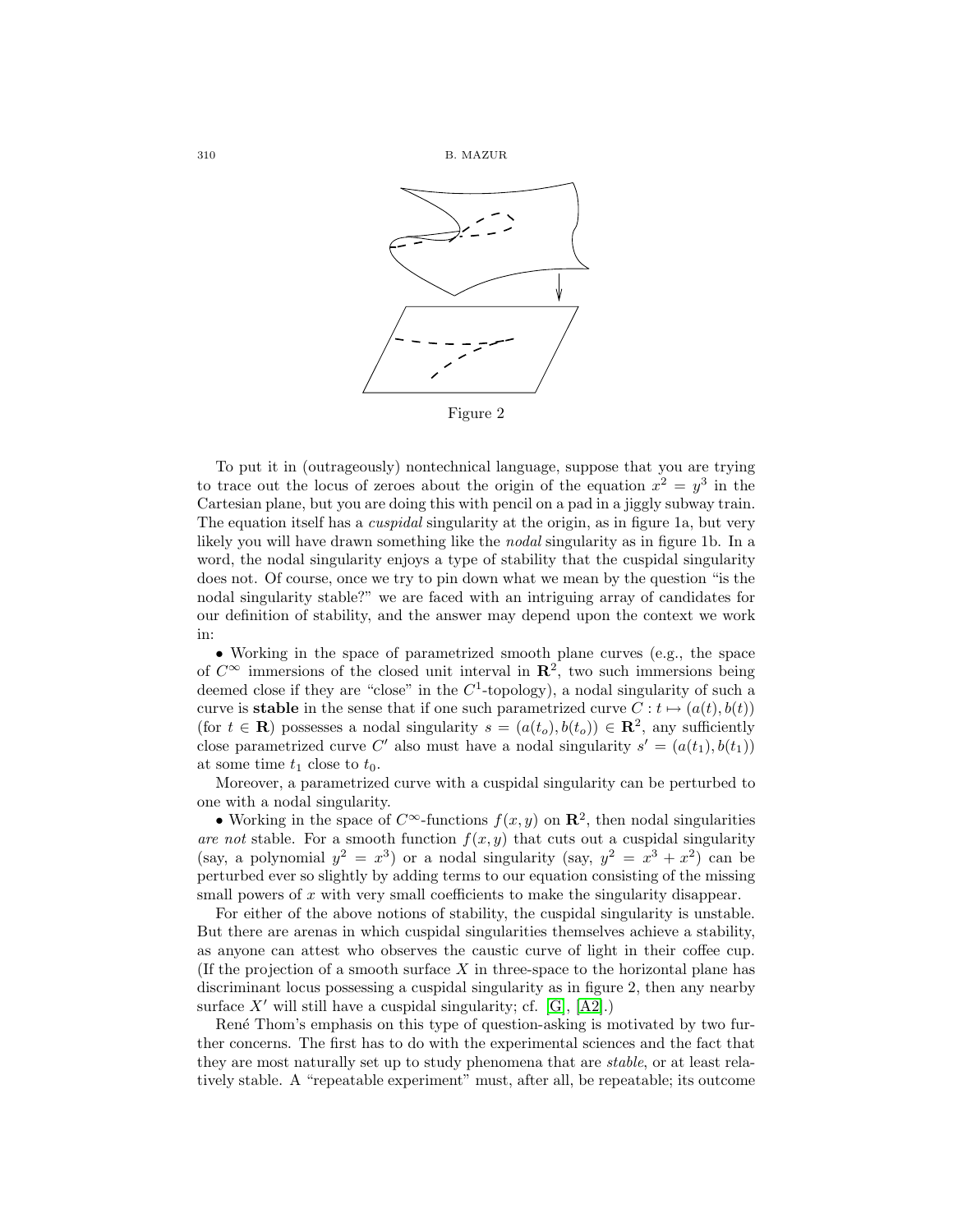would be difficult to interpret if ever-so-minute changes in the laboratory could provoke qualitative fluctuations in its outcome. This attitude towards the notion of stability, closely related to questions regarding the sensitivity of the evolution of a trajectory in a dynamical system to initial data, is the subject of a vast and rich literature (including the work of Laplace, Poincaré, Kolmogoroff, Arnold, Moser, Sinai, Smale and many others).<sup>[1](#page-4-0)</sup>

The second is the intuition that unless you ask and answer deformational questions and determine what structures are close to the one you happen to be studying (with the word "close" taken in as many senses as is pertinent to the structure under scrutiny), you will miss the full story, the most powerful theory.

And even in the simplest geometric instances the "full story" has its surprises. Consider the stable surface in three-space dubbed by Thom the "swallowtail" (la queue d'aronde); see [\[T\]](#page-29-0). This is the discriminant locus in real  $(u, v, w)$ -space of the "general" quatric polynomial  $x^4 + ux^2 + vx + w$  (we clear out the cubic term by appropriate translation of  $x$ ). Think of this surface as being swept out by a family of plane curves  $u = constant$ . For negative u one has a curve with two cuspidal singularities and one ordinary singularity, all of these singularities annihilating themselves at  $u = 0$  and emerging as a family of perfectly benign curves for positive u. Figure 3 shows the progression of plane curves:



Figure 3

and figure 4 a picture of the surface these curves trace out in three-space. The singularity of the surface at the origin is *stable* (in Thom's sense):



<span id="page-4-0"></span><sup>&</sup>lt;sup>1</sup>A short, conversational book, rich in polemic, that deals masterfully with some of the material we have just alluded to, and that covers much more besides, is V.I. Arnol'd's Catastrophe Theory, in its 3rd, expanded and revised, edition [\[A1\]](#page-27-2).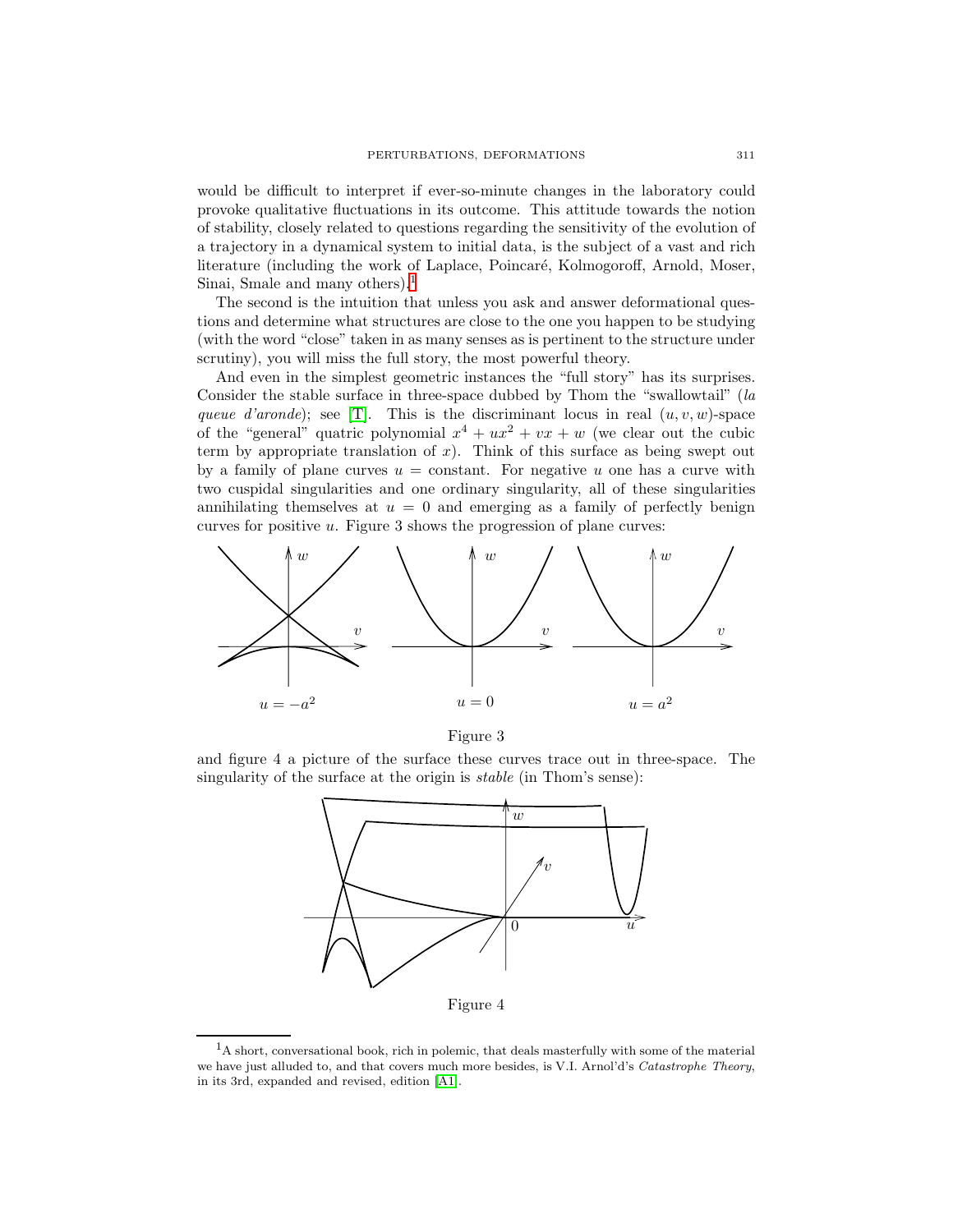Or consider Oscar Zariski's discovery that there are two "types" of plane sextic curves with six cuspidal singularities. There are the ones where the six cuspidal singularities lie on a (plane) conic, as is the case for those sextic curves that are discriminant loci of general planar projections of generic cubic surfaces (figure 5):



Figure 5

and there are the ones where the six cuspidal singularities don't lie on a plane conic (figure 6):



I am thankful to Ivan Petrakiev for providing these two figures, the second of which he calls the "laughing curve". You might guess that if you take any instance of the first type, a sextic whose six cusps lie on a conic, you could effect a minor perturbation of its defining equation keeping the cusps as cusps but forcing those six cusps to avoid a conic. Zariski's discovery is that this is not the case: there are two distinct components of the family of all plane sextic curves with six cusps. If you start with a (general) plane sextic curve with six cusps lying on a conic and perturb its defining equation to get a new plane sextic (retaining the fact that its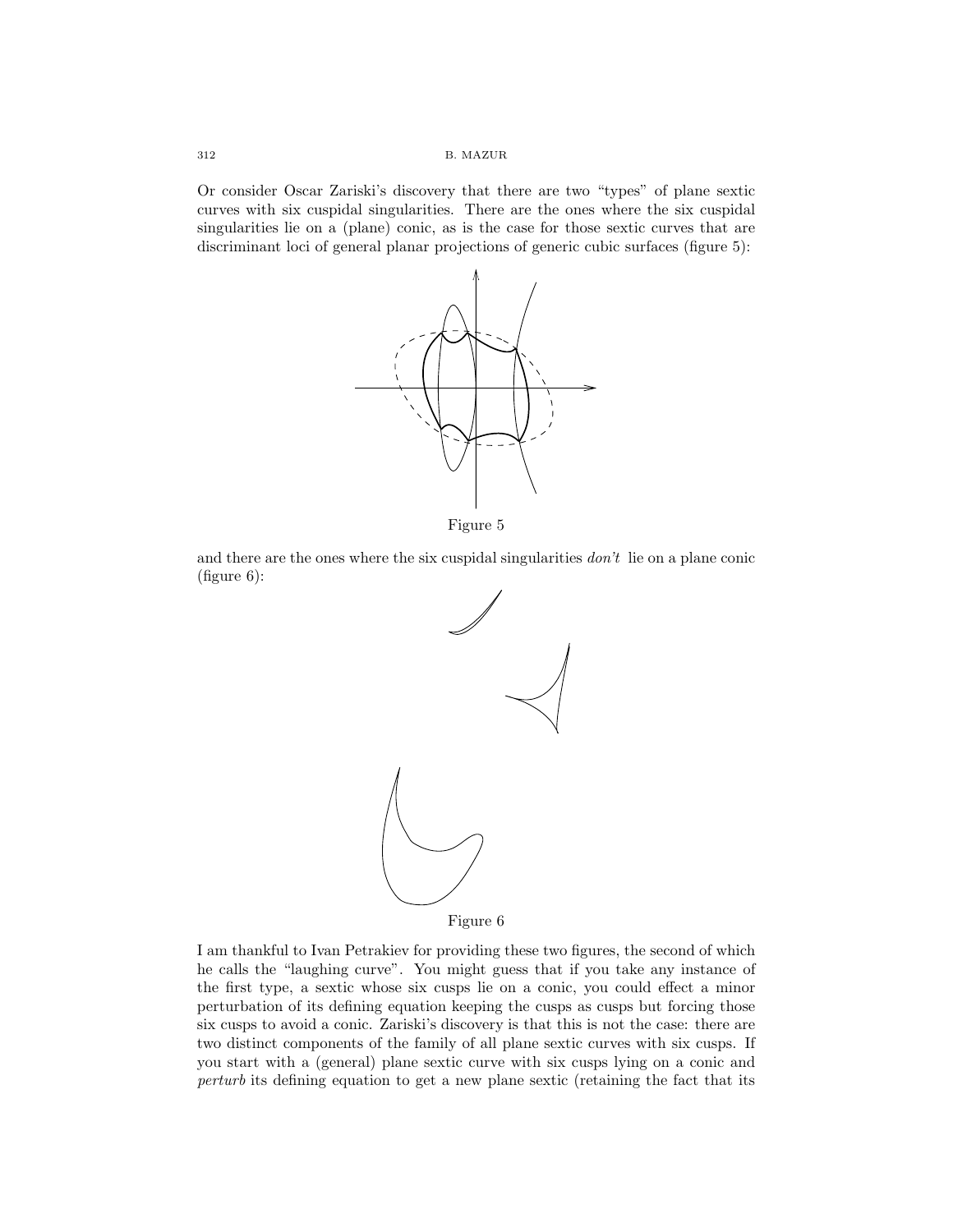singularities are cusps), then that new plane curve will again have its six cusps lying on a conic: the general member of the first type of plane sextic is not a degeneration of members of the second type. One clean topological "distinguisher" here is the fact that if the six cusps of an irreducible sextic plane curve lie on a conic, the first betti number of the d-fold cyclic cover of the plane branched at the curve is nonzero when  $d > 0$  is divisible by 6, whereas if the cusps do not lie on a conic, that first betti number is zero; see Zariski's article "On the irregularity of cyclic multiple planes", pp. 186-212 in [\[Z\]](#page-29-1). (For recent work on plane curves of minimal degree with prescribed singularities, see [\[G-L-S\]](#page-28-2).)

## 3. Special, general, very general, generic...

The notion of *general-ness* crops up everywhere in mathematical writing.

<span id="page-6-0"></span>• For example, some questions are easily answered only when the objects under study are (or are perturbed so as to be) in "general position". For this, we need only think of the various kinds of "intersection theories" in algebraic topology and algebraic geometry, where one strategy of associating a number that accounts for the (algebraic) number of intersections between two cycles is to "move" one of the cycles so that it is in general position with respect to the other, and then count.

• There are questions that are most easily answered when the objects under study are (or are perturbed so as to be) in "special position". Some celebrated algebraic geometry depends upon a close examination of the most degenerate cases where the answers obtained then extend, by deformation, to all cases. For an instance of this, one might cite the famous assertion of Severi (in an appendix, "Anhang F", of his monograph *Vorlesung über Algebraische Geometrie*  $|S|$ ) claiming the irreducibility of the family of plane curves of a given degree  $n$  with at worst nodal singularities, where the strategy of the argument is to specialize to a union of  $n$  lines with no triple intersections. The claim is true, and the strategy (specialization to a "most degenerate case") is a good one, but the first correct proof of the claim is due to J. Harris in 1985 (see [\[H\]](#page-28-4)). Severi's argument of it had an error;[2](#page-6-1) for a fine exposition and discussion of the various solutions to this problem, see [\[Lo\]](#page-28-5); see this article as well for a fairly complete bibliography regarding this. One thing hanging open in the six decades between the publication of Severi's "Anhang F" and the resolution of the problem by Harris is a famous application, due to Zariski, of Severi's claim; namely: the fundamental group of the complement of an irreducible plane curve possessing only nodes as singularities is cyclic. (In contrast, this fundamental group, for irreducible curves with nonnodal singularities, can be quite complicated, or one should rather say it can be quite interesting, as already happens in the case of irreducible sextics with six cusps, the example described above.)

• Some questions themselves insist upon being perturbed, jiggled, before they have a simple answer. The great number of results about that elusive mathematical object the general hypersurface of degree n already attests to that. But there is also a rich store of simple, although fundamental, geometric questions that require perturbation of some of their elements before they can even be stated. As a random

<span id="page-6-1"></span><sup>&</sup>lt;sup>2</sup>Severi argued, correctly, that every boundary component of the moduli space of plane curves of degree  $n$  with nodal singularities has a member consisting in  $n$  concurrent lines, and then (without sufficient argument) concluded that one could "generalize" this member to deduce that each component contained members consisting of configurations of lines with no triple intersection. A cautionary tale.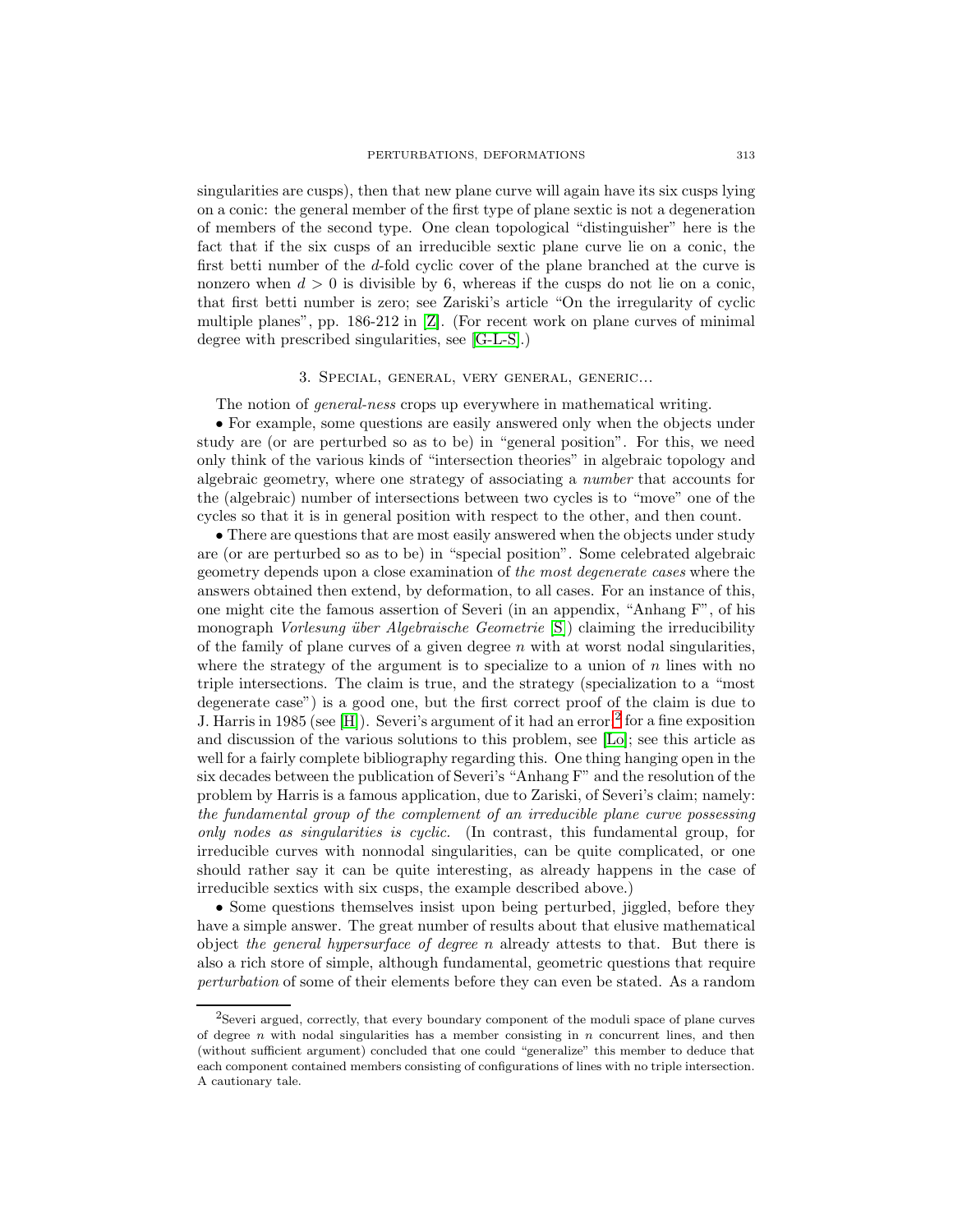example, consider this problem in the geometry of surfaces in three-dimensional Euclidean space (discussed elaborately in [\[A1\]](#page-27-2)): a generic surface in three-space is tangent to no straight line in more than 4 points. My brother and I have our favorite example where this maximum number of tangencies is achieved: think of a flowerpot packed with dirt, but not up to the rim, in which at least two bamboo stalks are growing. The surface in question is the idealized outer skin of this configuration or any mild deformation of it. Now take a thin metal rod (our straight line) and rest it on the rim of the flowerpot. This already gives two points of tangency between the surface and the line. Move the rod until it touches one of the bamboo stalks, (giving three points of tangency); swivel the rod so that it touches another as well (giving four).

Although there doesn't seem to be universal consensus, in algebraic geometry,

• the adjective *general* tends to mean that one has a parametrized family of objects in mind, the parameter space being irreducible, and the general member of the family is simply any member that corresponds to a parameter that avoids a specific proper closed subvariety in the parameter space (this "specific" *avoidance* subvariety is often not made explicit);

• the adjectival phrase very general tends to mean that one must avoid a specific countable union of proper closed subvarieties in the parameter space (also usually not made explicit);

<span id="page-7-0"></span>• the adjective *generic* in Grothendieck's formulation is defined, in effect, to allow us to avoid all proper closed subvarieties.

## 4. Moduli: Parameters describing the deformations of a mathematical structure

Let us begin with a mock deformation problem that we are all (perhaps too) familiar with, and then pass, in earnest, to one of the most classical of deformation problems.

<span id="page-7-1"></span>**(1). Classifying ellipses in the plane up to Euclidean congruence.** Any two ellipses in the plane are congruent if their minor axes have the same length and their major axes have the same length as well. An ellipse  $E$  is classified up to congruence, then, by two parameters: the two positive numbers  $(a, b)$  where a is the length of its major axis, and b the length of its minor axis. We might refer to  $(a, b)$  as the moduli of the ellipse E and form the manifold that collects all these pairs of parameters, or moduli, classifying our ellipses by considering the shaded octant in the  $(x, y)$ -plane in figure 7

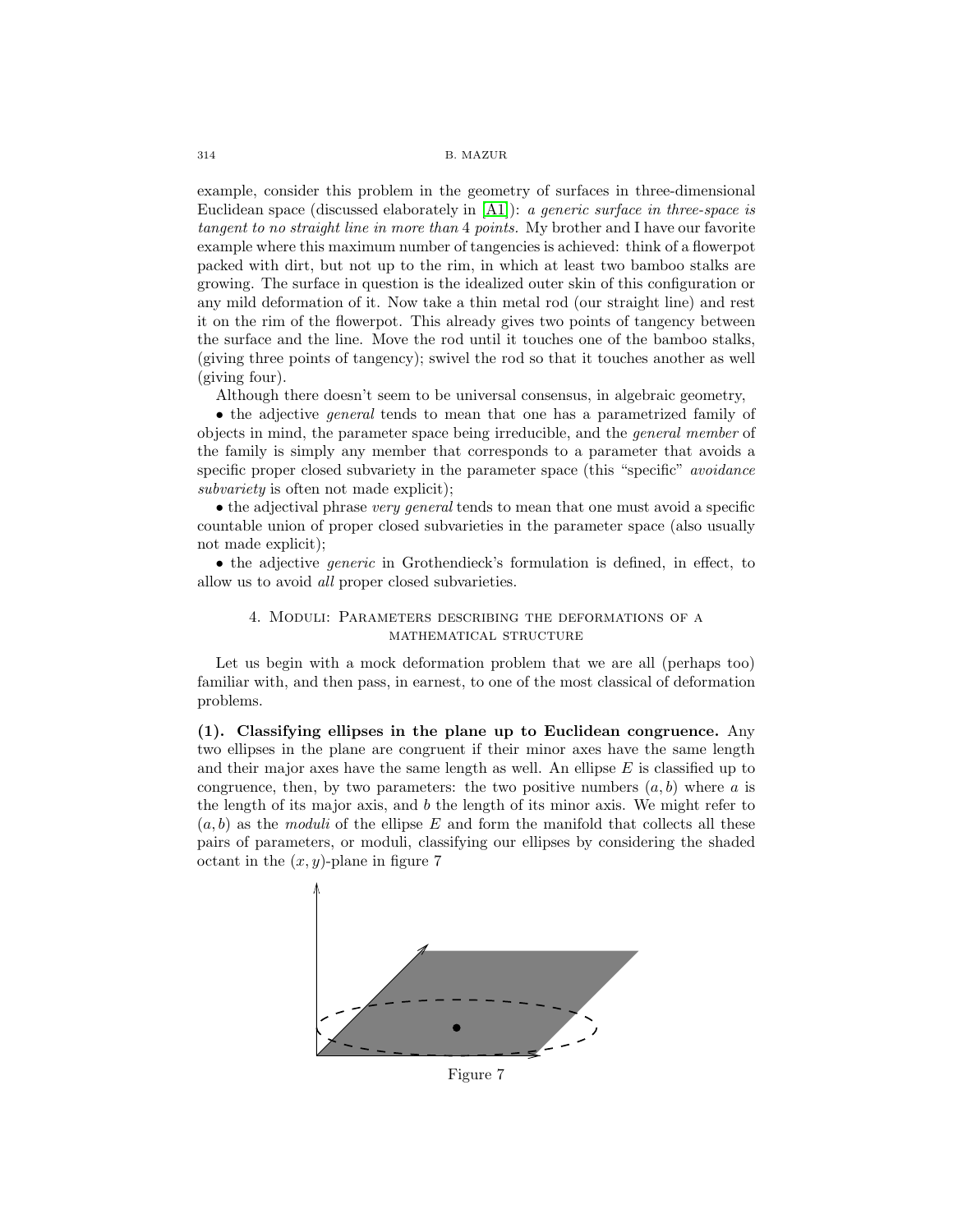where each point  $(x, y)=(a, b)$  in the interior of this octant corresponds to a unique congruence class of ellipses (with major and minor axes equal to  $a, b$ , respectively), where every congruence class of ellipses is indeed represented, but where something strange happens at the two boundary lines: the 45°-line corresponds to *circles*, which have significantly more symmetries than the generic ellipse, and the positive x-axis corresponds to degenerate ellipses, which have fewer. More germanely for what will follow, we might notice that the geometry of the open octant (its topology, its differential structure) reflects the various manners in which we can produce continuous or differentiable families of ellipses, that is, the ways in which we can deform ellipses (keeping, to be sure, the deformed structure ellipses). We might, then, dub this octant the universal moduli space of true ellipses, viewing its two boundary rays as the ways in which our ellipses may specialize, or degenerate, and recognizing as well that the topological or differential features of this moduli space are relevant to the manner in which ellipses may be deformed.

<span id="page-8-0"></span>**(2). Deforming Riemann surfaces.** Take a closed Riemann surface S and consider the problem of "deforming it". The underlying topology (and differentiable structure) of S is "stable"; i.e., as mentioned before, if you perturb S in any reasonably smooth way, you get the "same" differentiable manifold. The famous theorem of Riemann that the "Riemann sphere" is *stable, as a complex manifold* – i.e., that there is only one complex structure on the two-sphere – is the first fundamental result about classification of compact Riemann surfaces. And it was already known to Riemann (as exposed in his 1857 treatise Theorie der Abel'schen Functionen  $[R]$ ) that there are  $6q - 6$  real parameters of possible deformations of the complex analytic structure on a Riemann surface S of genus  $q > 1$ .

Riemann surfaces are complex manifolds, and one can try to deform them by "fixing" their underlying structure as differentiable manifold, and then perturbing their complex structure. But there are as many ways of effecting these perturbations as there are ways of presenting the Riemann surfaces. We shall present four different ways below. And each of these ways gives us another mode of "comparing different Riemann surfaces of the same genus," e.g., judging how close one such surface is to another. Let us keep, for the moment, to the case of  $q > 1$ .

• If you think of S as a quotient of the hyperbolic plane by the action of a discrete group  $\Gamma$ , i.e., given by a homomorphism  $\phi : \Gamma \hookrightarrow PGL_2(\mathbf{R})$ , you would naturally try to deform S by perturbing this homomorphism  $\phi$  in such a way as to, on the one hand, keep the action discrete and, on the other, "truly vary" the quotient Riemann surface.

• If you think of S as given by first stipulating a Riemannian metric on a (smooth) surface of genus  $q$  and then passing to its underlying conformal structure, you might think of deforming the Riemann surface by deforming the Riemannian metric. For example, take  $g = 2$ . Build a Riemann surface of genus two as follows. First form  $Y =$  the Riemann surface (bounded by three circles) built by removing three small open discs with centers  $0, 1$ , and  $\infty$  from the Riemann sphere. Following Thurston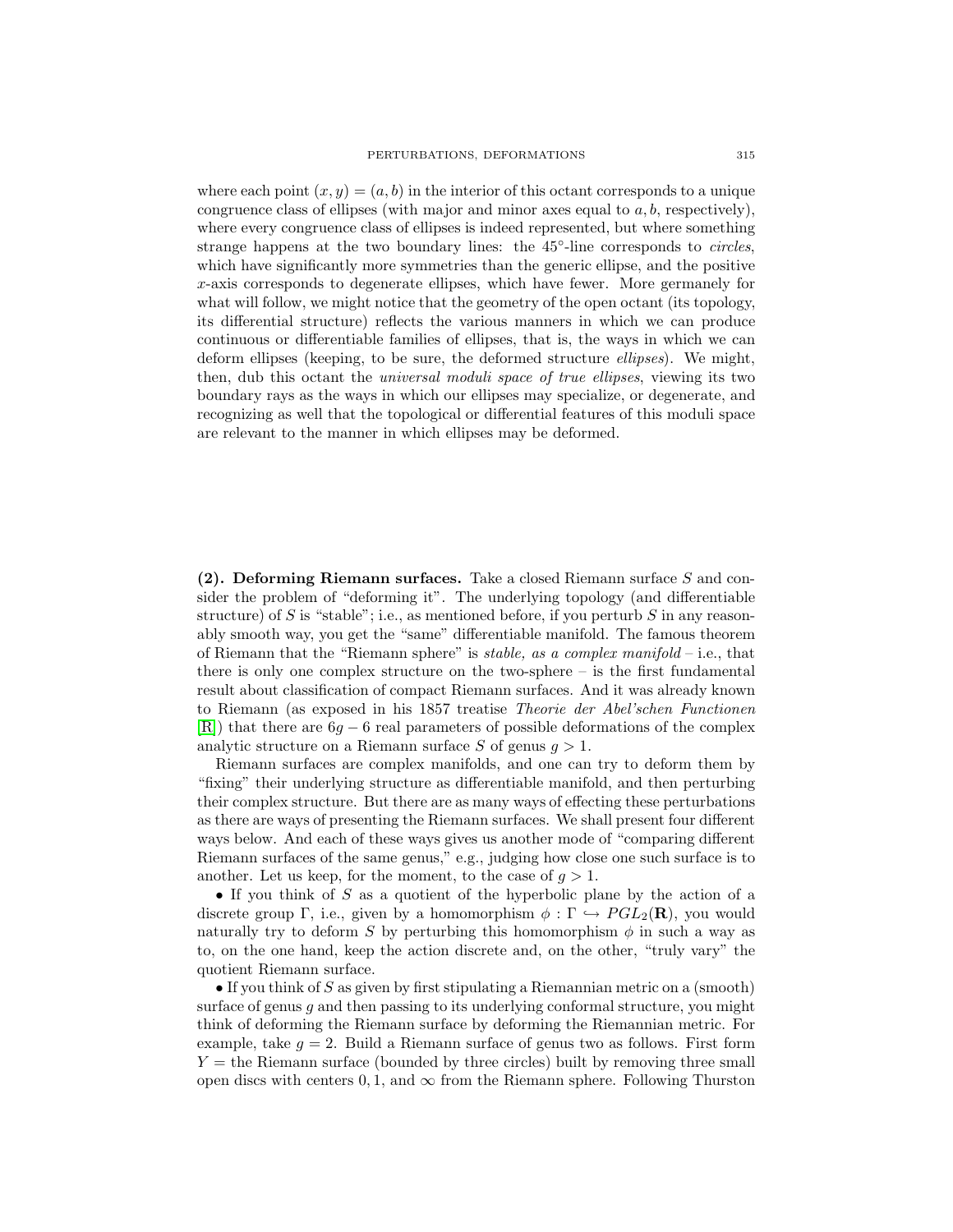we can call this a *pair of pants* (see figure 8).



Figure 8

Then take two copies of Y and connect the boundary components of one of these copies with the corresponding boundary components of the other by gluing three complex annuli (as drawn in figure 9, they are cylinders). Note that there are two real parameters to describe each cylinder and its manner of attachment (i.e., the parameters are given by the length of the cylinder and the relative angle of twist of the two attaching maps to the bounding circles). All in all, we have six (=  $6 \cdot 2 - 6$ ) real parameters.<sup>[3](#page-9-0)</sup>



Figure 9

• Or you might perturb the conformal structure of the Riemann surface "directly" and compare two Riemann surfaces by measuring the distortion effected by quasi-conformal mappings between them.

• If you think of S as an algebraic curve defined over **C** in projective space, you might try to deform  $S$  by perturbing the coefficients in its defining equations.

Each of these approaches yields different (yet intertwining) structures on the moduli space  $\mathcal{M}_q$  of "all" Riemann surfaces of genus g. Each manner of thinking of Riemann surfaces leaves its "imprint" on  $\mathcal{M}_g$ . For example, using the structure that  $\mathcal{M}_g$  inherits from the last of the bullets above, we may view  $\mathcal{M}_g$  as a complex algebraic variety of (complex) dimension  $3g - 3$ . Or, using the structure it inherits from the first,  $\mathcal{M}_g$  can be thought of as the quotient of the complex analytic Teichmüller space  $\mathcal{T}_g$  by the properly discontinuous action of the (discrete) mapping class group.

<span id="page-9-0"></span><sup>&</sup>lt;sup>3</sup>More generally, for a surface S of genus  $g > 1$  we can find a system of  $3g-3$  closed geodesics on S partitioning it into  $2g-2$  "pairs of pants"; given such a "pants-decomposition" of S, the lengths of the 3g−3 geodesics give half the parameters of deformation, while the other 3g−3 parameters come from considering how the  $3g - 3$  hems and waists are sewn together. Appropriately normalized, these  $6g - 6$  real numbers are called the Fenchel-Nielson parameters of the (pants-decomposed) surface S.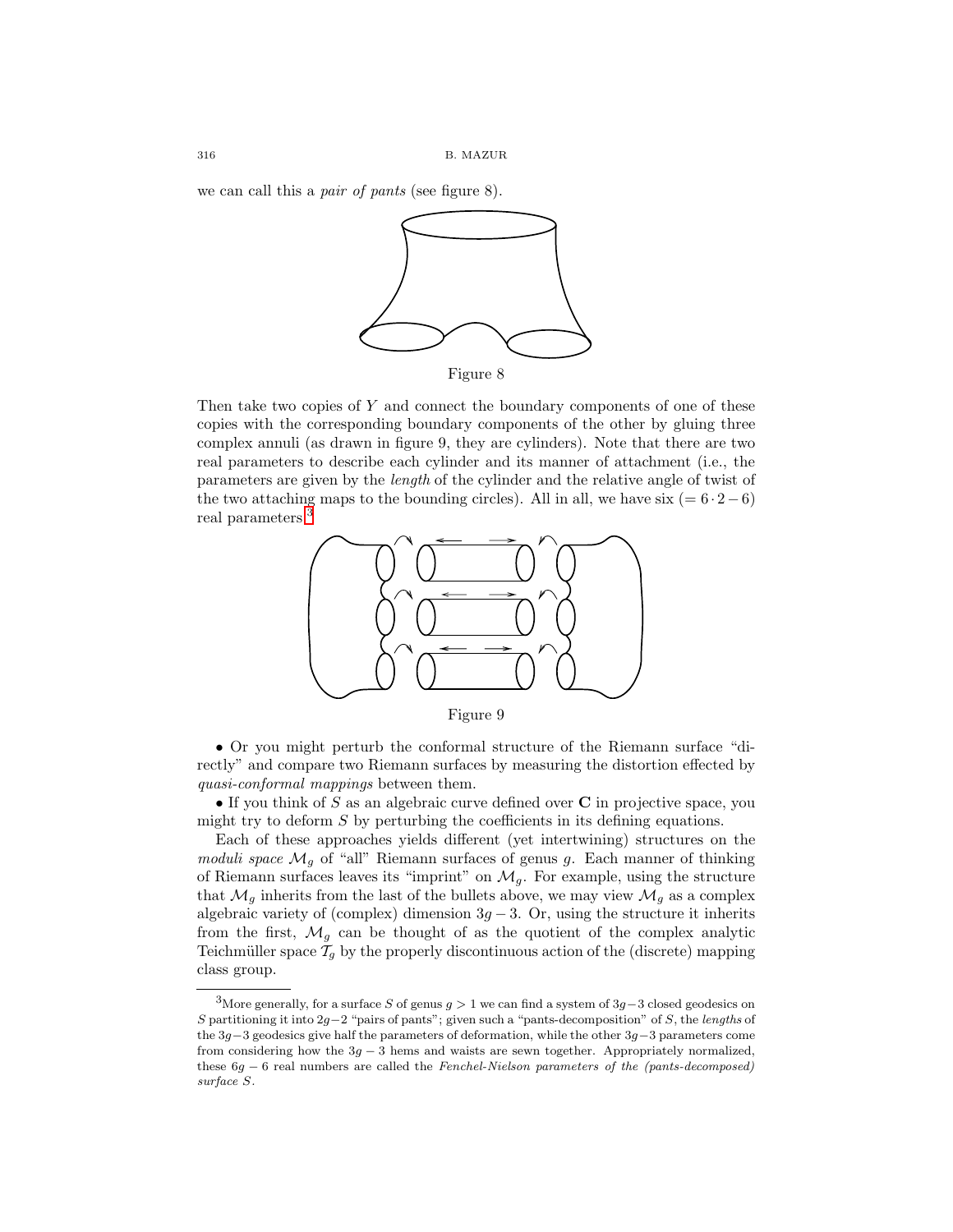#### 5. Moduli and lattices

<span id="page-10-0"></span>It is usually a good thing when we manage to reduce a problem to a "linear" question: we stand a chance of dealing successfully with issues in linear algebra. First-order deformational problems are, in effect, linear to begin with, but we are often pleasantly surprised to find that certain more general variational questions relate (even if they don't entirely reduce) to questions about linear groups and variations of lattices in these linear groups. A general format in which this happens is given by the theory of Griffiths spaces, which are particular quotient spaces of homogeneous spaces attached to Lie groups, the quotients being made via the discrete lattices acting on these homogeneous spaces. This rich structure comes about from the Hodge theory of algebraic varieties.

A classical example of this is given by the Hodge theory of Riemann surfaces. Attached to any Riemann surface  $S$  of genus  $g$  the complex vector space (of dimension  $g$ ) of its holomorphic differential 1-forms is, as it turns out, a nondegenerate Hermitian space when endowed with the Hermitian form

$$
(\omega, \eta) \longmapsto i \int_{S} \omega \wedge \bar{\eta},
$$

where  $\omega$ ,  $\eta$  are holomorphic differential 1-forms. Its dual complex vector space is endowed with a rank  $2q$  lattice formed by the linear functionals

$$
\omega\longmapsto \int_{\gamma}\omega,
$$

where  $\gamma$  runs through the integral 1-dimensional homology in the group  $H^1(S, \mathbf{Z})$ (which is free of rank  $2g$ ). This structure – the Hermitian structure on the complex g-dimensional vector space and the rank 2g lattice in its dual – is enough to determine the Riemann surface S up to isomorphism. That's the good news. The (let us say) more interesting news is that it is quite subtle to determine which such structures actually represent Riemann surfaces. This latter question can be said to be still outstanding, even though there is much beautiful work, answering the question (how to pick out from among these structures those that come from Riemann surfaces) in different ways.

### 6. Lattices in real vector spaces

<span id="page-10-1"></span>The previous discussion puts the spotlight on the question of classifying lattices in complex vector spaces. Here we will change our viewpoint a bit and consider classification of lattices in real vector spaces. Suppose that we are interested in lattices  $L \subset \mathbb{R}^N$  in N-space such that the volume of their fundamental domain is 1, and we wish to consider them up to "rotational-equivalence". That is, two such L's are viewed as the same if you can pass from one to another by an element in the group of rotations of N-space, i.e.,  $SO_N(\mathbf{R})$ .

One way of organizing them is to start with the standard lattice  $\mathbf{Z}^N \subset \mathbf{R}^N$ and consider our lattice to be the image of the standard lattice under a special linear transformation. i.e., an element of  $SL_N(\mathbf{R})$ . Of course two are considered equivalent if they are rotationally equivalent; i.e., we are really only dealing with the homogeneous space  $X_N := SL_N(\mathbf{R})/SO_N(\mathbf{R})$ , a point of which corresponds to a lattice of volume equal to one, with chosen basis, all taken up to rotationalequivalence. The action of  $\Gamma_N := SL_N(\mathbf{Z})$  on  $X_N$  by left-multiplication removes the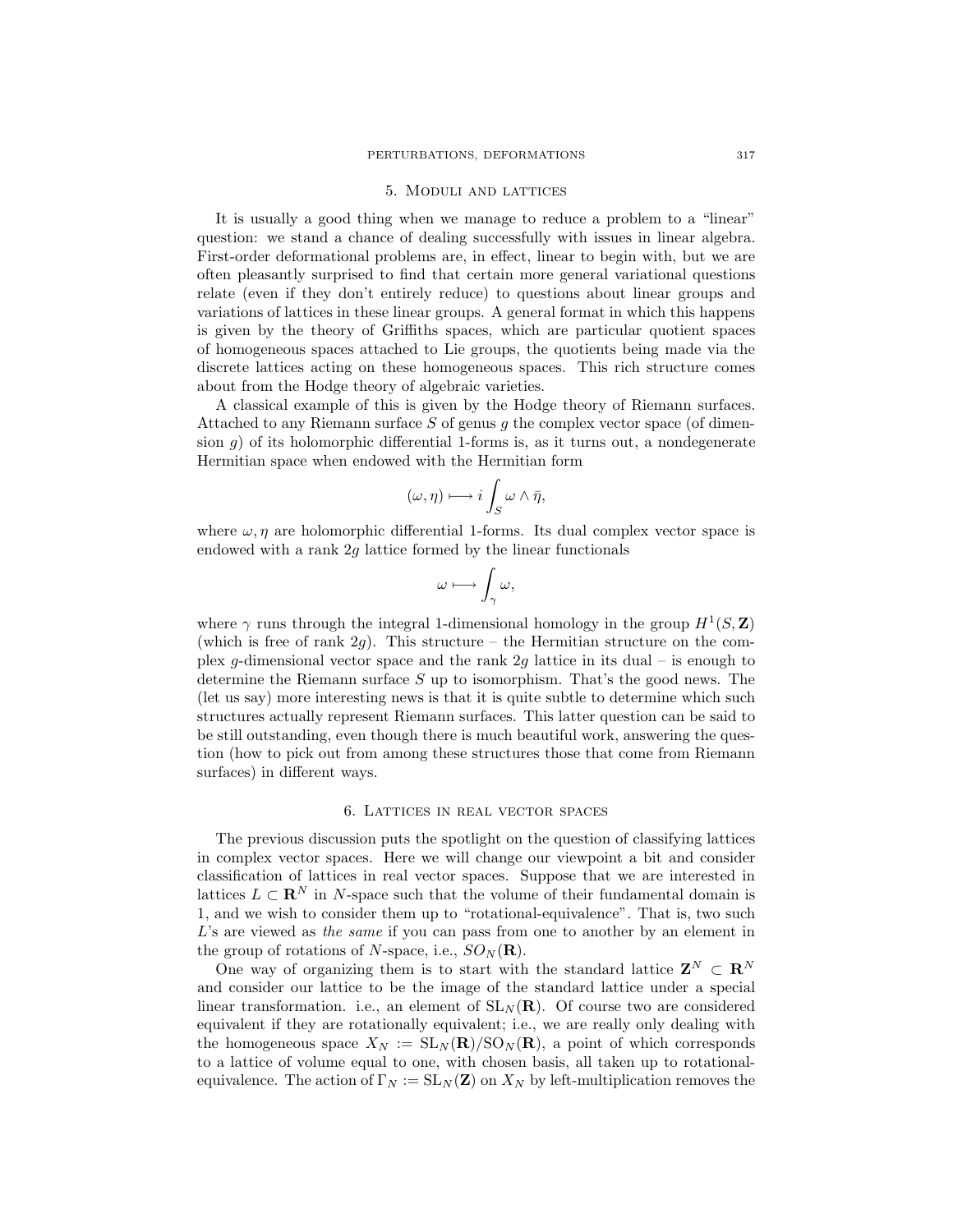choice of basis, so the quotient space of  $X_N$  under the action of  $\Gamma_N$  has the property that its points "classify" our equivalence classes of lattices. This quotient space has dimension  $\frac{N^2+N-2}{2}$ , and therefore there are generally these many "directions" to deform our lattices. For example, if  $N = 3$  we have five possible parameters of deformation of a lattice (see figure 10).



I once wanted to frame a series of (simple) mental exercises in geometric imagination as training for students of geometry. Prominent in this list of exercises was the one of making vivid (i.e., thinking through a "video", to be played in one's mind's eye, which exhibited) the five parameters of variation of a parallelepiped of volume one. But visualizing the quotient space of  $X_N$  under the action of  $\Gamma_N$  is quite a bit harder (it would *not* have been on my list of simple exercises) and brings to the picture some extra surprises.

<span id="page-11-0"></span>(1). Lattices in the plane. For example, if  $N = 2$  such an L can be thought of as a tiling of the plane with parallelograms of area 1 (see figure 11).



Figure 11

The famous answer to the question of classifying such lattices (up to rotation) is given by the *elliptic modular function*  $j$ , central to such diverse issues of mathematics ranging from the theory of elliptic functions and elliptic curves to the theory of the Monster group. To each lattice  $L \subset \mathbb{R}^2$  one associates a complex number  $j(L)$ , and one has a one:one correspondence.

Lattices up to rotation and rescaling  $\longleftrightarrow$  complex numbers.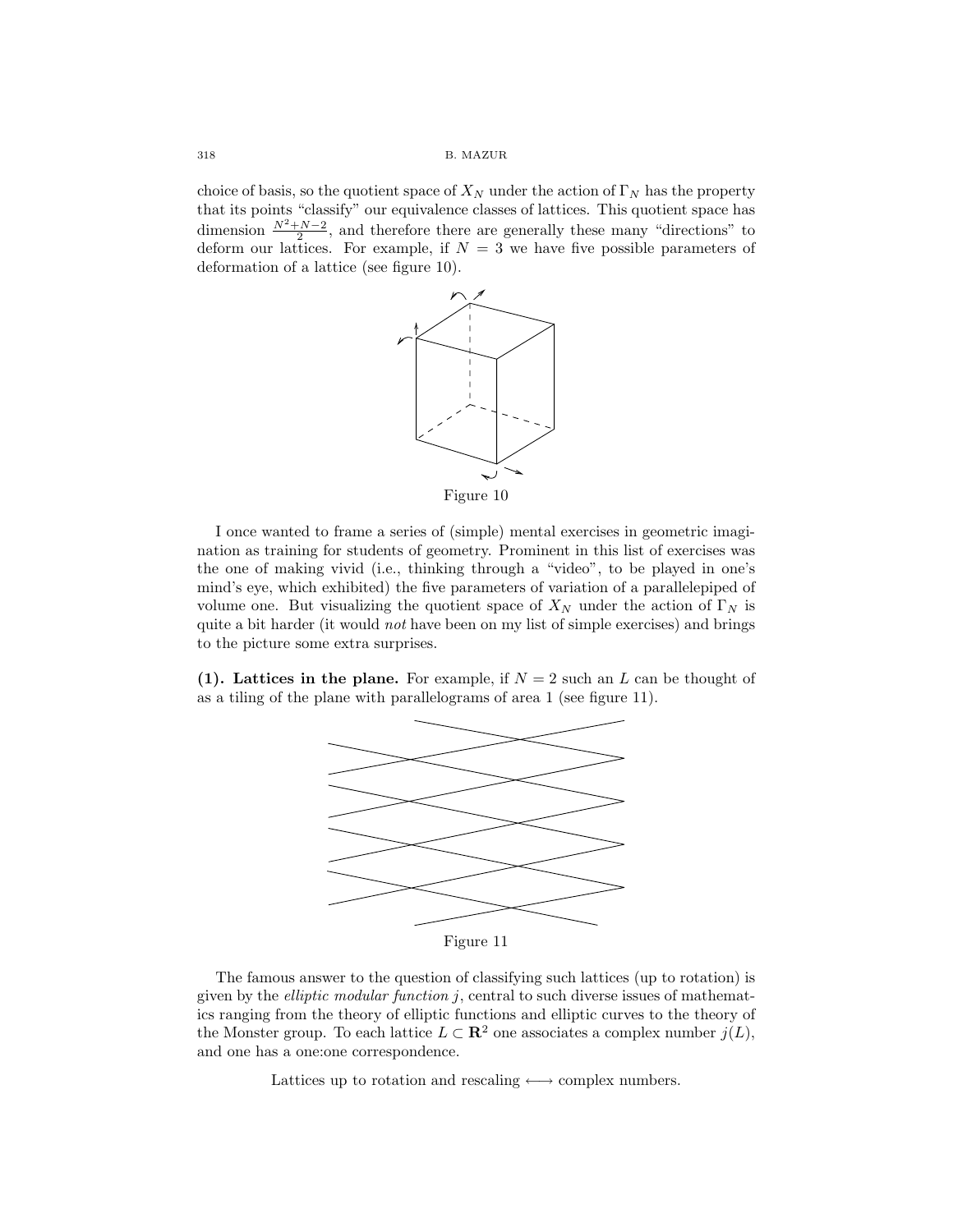Here is the definition of the correspondence  $L \leftrightarrow j(L)$ . View the Euclidean plane as the complex plane **C**, and let  $L \subset \mathbb{C}$  be a lattice. For k an even integer  $\geq 4$  denote by  $G_k(L) \in \mathbb{C}$  the sum of the reciprocals of the k-th powers of nonzero elements in  $L \subset \mathbb{C}$  (this infinite sum does converge when  $k \geq 4$ ). The function  ${L \subset \mathbf{C}} \longmapsto G_k(L)$  is the classical Eisenstein series of weight k. The phrase "weight  $k$ " refers to how this function behaves under rescaling the lattice: for  $z$  any nonzero complex number,  $G_k(z \cdot L) = z^{-k} G_k(L)$ . A standard way of renormalizing these Eisenstein series is to divide by the factor  $2\zeta(k)$ , where  $\zeta(s)$  is the Riemann zeta-function,  $E_k(L) := G_k(L)/2\zeta(k)$  (the Fourier series in the variable z of  $E_k(L)$ ) for the lattice  $L$  generated by 1 and  $z$  in the upper half plane then has constant term equal to 1 and all other of its coefficients are rational numbers). Moreover, with this normalization the standard equations have fairly manageable coefficients. For example, the (normalized) *discriminant* of the lattice  $L$  is given by:

$$
1728\Delta(L) = E_4(L)^3 - E_6(L)^2,
$$

and the classical j-invariant of  $L$  is defined to be:

$$
j(L) := E_4(L)^3/\Delta(L);
$$

the  $j$ -invariant is indeed an "invariant" in that it is insensitive to change of scale of the lattice L.

The classical theory gives us that any complex number is the j-invariant of some lattice, and two lattices  $L$  (with fundamental parallelogram of area equal to one) have the same j-invariant if and only if they are rotations of one another. Weierstrass's theory produces for us the famous doubly periodic meromorphic functions  $x = x_L$  and  $y = y_L$  with poles of order two and three, respectively, at lattice points in L which satisfy the formula

(\*) 
$$
y^2 = 4x^3 - \frac{E_4(L)}{12}x - \frac{E_6(L)}{24}
$$
.

<span id="page-12-0"></span>**(2). From lattices in the plane to elliptic curves over C.** Every Riemann surface of genus 1 is isomorphic to the quotient  $E = E_L := \mathbb{C}/L$  by a suitable lattice L. The doubly periodic meromorphic functions  $x = x<sub>L</sub>$  and  $y = y<sub>L</sub>$  become meromorphic functions on  $E<sub>L</sub>$  and the equation (\*) serves to exhibit the Riemann surface  $E<sub>L</sub>$  as a plane cubic curve (\*) with a flex point at infinity, i.e., as an *elliptic* curve over **C**.

We have one:one correspondences between:

- Isomorphism classes of elliptic curves over **C**
- Isomorphism classes of Riemann surfaces of genus 1
- lattices L ⊂ **C** up to (complex, nonzero) scalar multiplication
- complex numbers  $j(L)$

In one sense we might say that there is a *single* parameter  $j \in \mathbb{C}$  which answers the question of what isomorphism classes of elliptic curves there are and how elliptic curves deform. This is indeed roughly true, but with a proviso! The complex plane parametrized by j represents what people call the **coarse moduli space** for elliptic curves; the adjective coarse is put there to remind us that this moduli space doesn't quite have all the features required of a bona fide moduli space, as described in the introduction. The problem here is that elliptic curves are not rigid: they have nontrivial automorphisms, and more importantly, some elliptic curves have more automorphisms than others: the square lattice  $L \subset \mathbb{C}$  (j-invariant = 1728)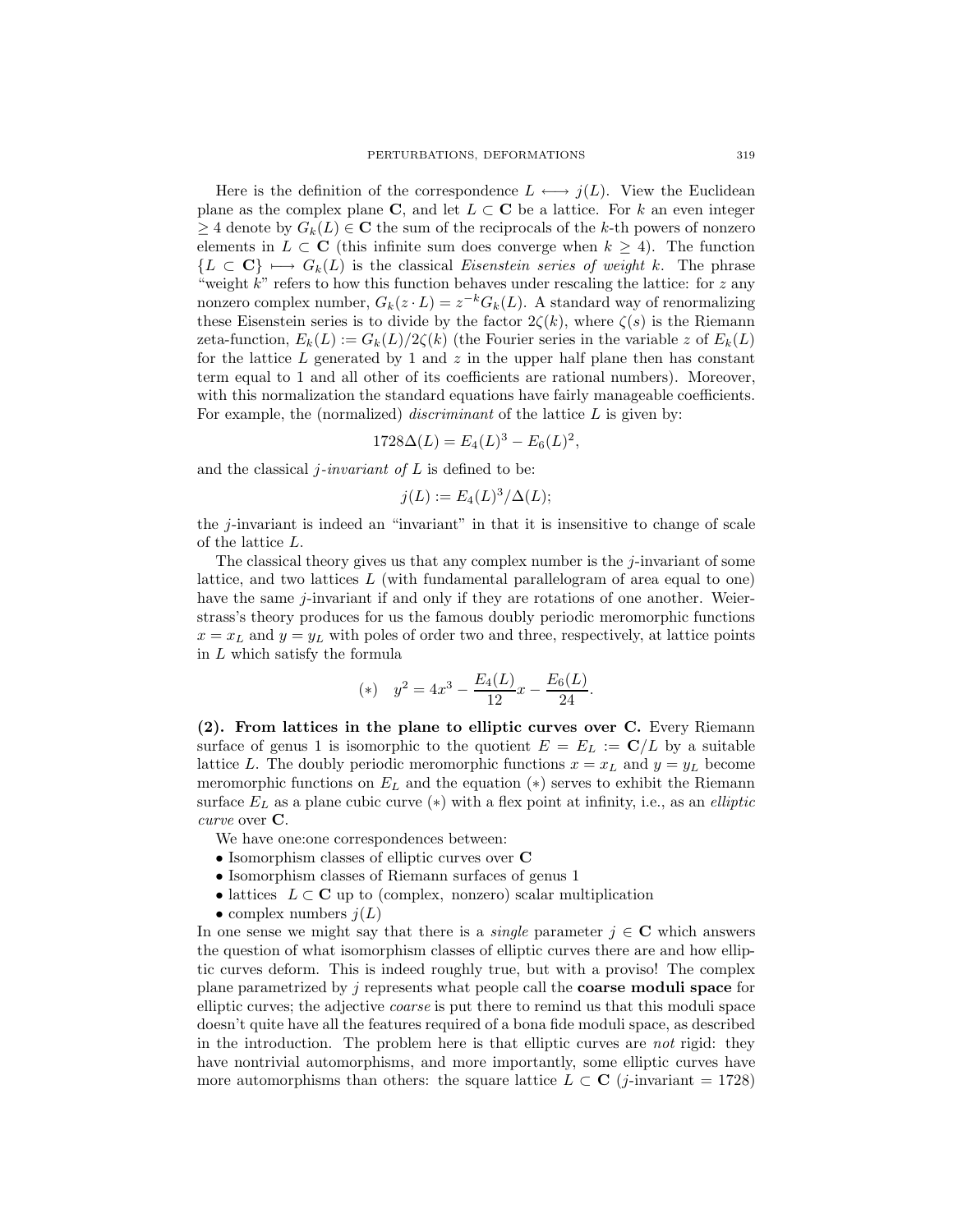has an automorphism of order 4 given by multiplication by  $i$ , the hexagonal lattice  $(j\text{-invariant} = 0)$  has an automorphism of order 6 given by multiplication by a sixth root of unity, while all other lattices only have automorphisms given by multiplication by  $\pm 1$ . A consequence of this is that we cannot exactly provide a *universal* family of elliptic curves holomorphically parametrized by their j-invariant in **C**. Here is a sketch of why: by "universality" there would have to be an automorphism  $\eta$ , say, of order 6 of the universal family which restricts to the automorphism of order six of the hexagonal lattice, and since none of the nearby members has such an automorphism,  $\eta$  must act nontrivially on the parameter space (of values of  $j$ ), which contradicts the one: one correspondence between isomorphism classes of elliptic curves and their  $j$ -values. To take care of such limitations, the theory of stacks was invented, a theory that goes beyond the scope of our article.<sup>[4](#page-13-1)</sup>

Just as we can parametrize elliptic curves by a single parameter (with the proviso of the previous paragraph!) forming a coarse moduli space, so too can we parametrize elliptic curves with various types of (discrete!) auxiliary structures by a single complex parameter (a single "modulus"). Here is an easy example of such an "auxiliary structure" (studied in depth, first by Legendre): consider elliptic curves  $E$ together with a specification of an ordering  $\{e_1, e_2, e_3\}$  of the three points of order two in E. The parameter space classifying this problem may be identified with the complement of 0 and 1 in the complex plane. If we denote its parameter by  $\lambda \in \mathbf{C} - \{0,1\}$  (the symbol  $\lambda$  standing for *Legendre*), the parametrization is given by

$$
E_{\lambda}: y^2 = x(x-1)(x - \lambda),
$$

and the points of order two are given by  $e_1 = 0$ ,  $e_2 = 1$ , and  $e_3 = \lambda$ .

In the same spirit, given any positive integer  $N$ , isomorphism classes of elliptic curves E given along with a chosen cyclic subgroup  $C \subset E$  of order N are parametrized by the points on a complex curve; this curve is denoted  $Y_0(N)$ , and its completion (obtained by adding a finite set of *cusps*) is denoted  $X_0(N)$ , which has a nice "canonical" model as a smooth algebraic curve over **Q**. [5](#page-13-2)

## 7. THE MODULAR CURVES  $X_0(N)$  play a central role in three different classification problems

<span id="page-13-0"></span>As we have just mentioned, the (noncuspidal) points of  $X_0(N)$  classify isomorphism classes of elliptic curves with chosen cyclic subgroup of order N. But the results of Wiles, Taylor, Diamond, Conrad, Breuil [\[B-C-D-T\]](#page-27-3) tell us that the curves  $X_0(N)$  play yet another, quite different, role in the classification of *elliptic curves*, or at least in the classification of elliptic curves defined by equations with coefficients in **Q**, the field of rational numbers. (For a series of expository articles on this, see [\[M-F\]](#page-28-7).) Namely, for every elliptic curve E definable over **Q** there is a positive

<span id="page-13-1"></span><sup>&</sup>lt;sup>4</sup>The concept of *moduli space* is adequate for the classification of mathematical objects that are rigid, i.e., have no nontrivial symmetries, or else all have the "same" symmetries. When there are abrupt changes in the structure of the group of symmetries as one passes continuously from object to object – when there is breaking, or generating, of symmetries – one needs a finer language. The mission of the theory of stacks is to provide such a language. These issues present themselves even in the most elementary circumstances: think of the boundary components of the octant classifying ellipses in the plane up to congruence, discussed in the beginning of section 4.

<span id="page-13-2"></span> $5$ The canonical model has the property that any noncuspidal rational point over a field K containing **Q** can be represented by an elliptic curve E and cyclic subgroup  $C_N \subset E$  defined over K.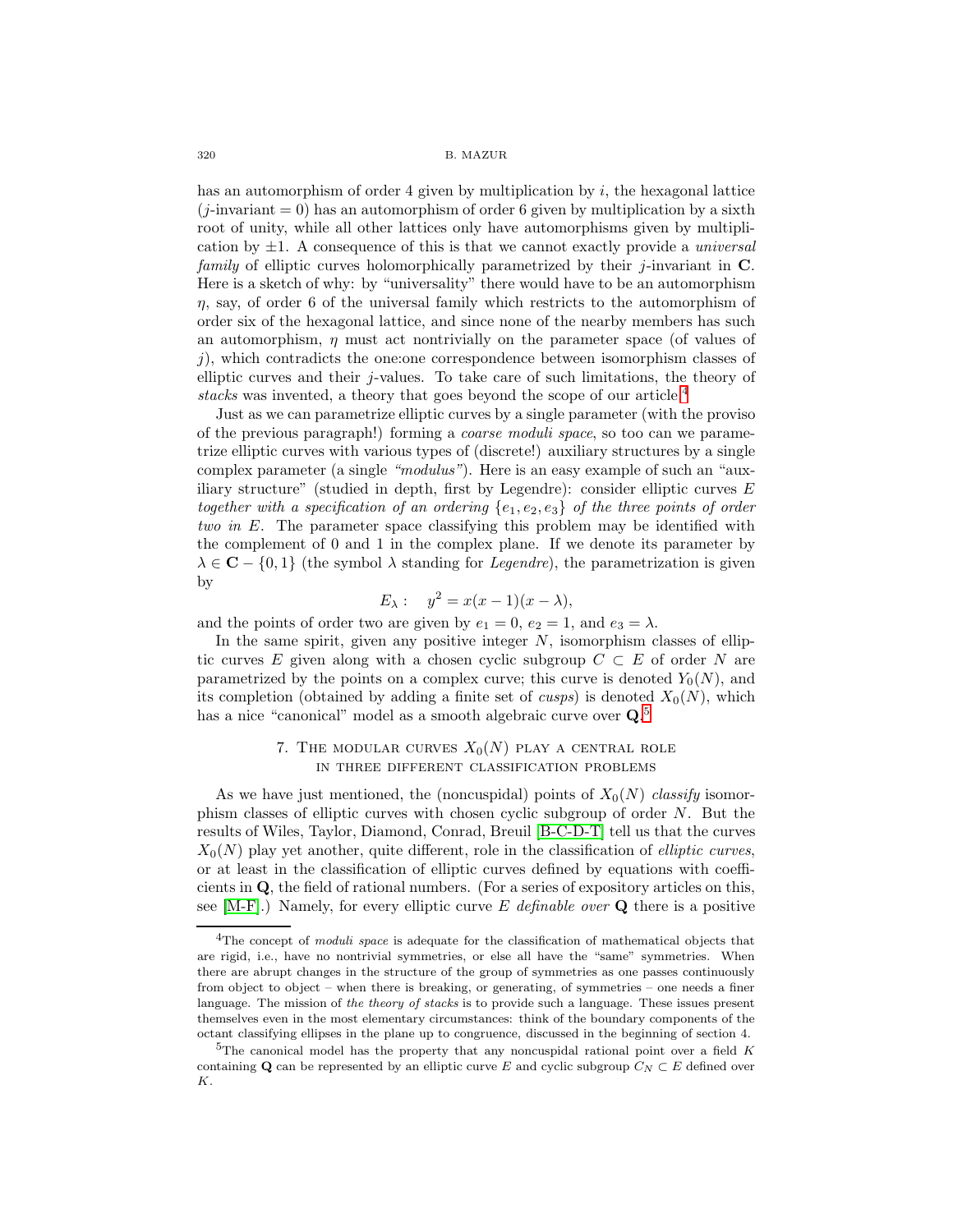integer N and a nonconstant mapping  $X_0(N) \to E$ . Moreover the minimal positive integer N for which this is true (the *conductor* of  $E$ ) can be given by a (relatively) simple recipe if you are given the equations of  $E$ .

Let us refer to this fundamental result as the **modularity theorem for elliptic curves over Q**, and take a moment to absorb the fact that this modularity theorem implies that these basic algebraic curves,  $X_0(N)$ , are crucially involved in the classification of elliptic curves in two rather incommensurate ways. To repeat:

• the points of  $Y_0(N) \subset X_0(N)$  classify elliptic curves over **C** with chosen cyclic subgroup of order  $N$ , while the complex analytic structure of the modular curves  $X_0(N)$  give parameters for "all" deformations of elliptic curves over **C** with this auxiliary data, and also

• all elliptic curves over **Q** appear as quotient curves of the modular curves  $X_0(N)$ .

<span id="page-14-0"></span>But these very modular curves seem to be the key to a third type of universal problem, namely universal deformations of Galois representations.

#### 8. Deformations of group representations

Most mathematicians have encountered variations of group representations in some form or other. The classical subject of Fourier transforms is already implicitly such a theory: the exponential function is all the equipment one needs to produce an elegant, canonical, parametrization of the "universal family" of one-dimensional continuous complex unitary representations of the real line, viewed as a Lie group. For each real number a, putting  $\chi_a(x) := \exp(2\pi i a x)$  we have that the universal family of representations of the above type is given parametrically by

$$
a \longmapsto \chi_a : \mathbf{R} \to \mathbf{C}^* = \mathrm{GL}_1(\mathbf{C})
$$

for  $a \in \mathbf{R}$ . The miracle that this parameter space itself is again, canonically, the Lie group **R** has repercussions throughout mathematics.

The "universal parametrization" of one-dimensional continuous complex unitary representations of any locally compact (commutative) topological group is treated by the theory of Pontriagin. If  $G$  is a locally compact topological group, let

$$
\hat{G} := \operatorname{Hom}_{cont}(G, \mathbf{C}^*)
$$

be the "Pontrjagin dual" of G; that is,  $\hat{G}$  is the group parametrizing all degree 1 continuous unitary **C**-valued representations of G. The fact that this parameter space of representations,  $\tilde{G}$ , is again a (commutative) locally compact topological group is key to the further elaboration of Pontrjagin's theory.

The more general question of appropriate parametrizations of finite, or infinite, dimensional linear representations of a given type, for a given group, is, of course, one of the great ongoing chapters of our subject. And the natural structure(s) that these parameter spaces come equipped with is, again, key to any further detailed study.

The moduli spaces of Riemann surfaces, which were the subject of section 3, admitted an interpretation as parameter spaces of actions of fundamental groups on the upper half plane; e.g., we might call these parameter spaces of nonlinear representations. In the remainder of this section, however, we will concentrate on deformations, and universal parametrizations, of certain types of continuous linear representations of Galois groups of number fields. (A reference for this material is my article "An introduction to the deformation theory of Galois representations",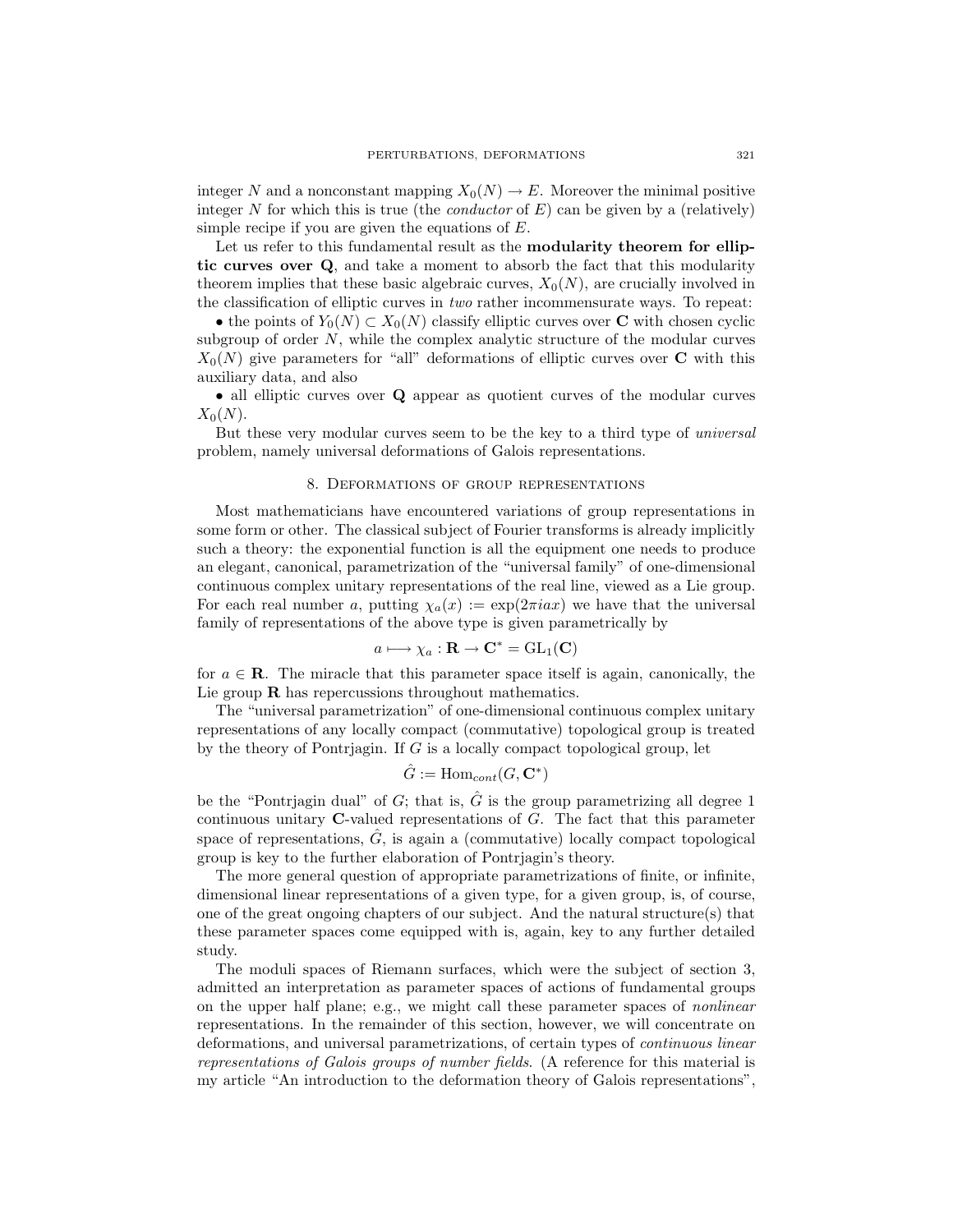pp. 243-312 in [\[M-F\]](#page-28-7); for a study of moduli spaces of linear representations of fundamental groups of manifolds, see, for example, [\[K-M\]](#page-28-8).)

Now, to talk of "the" Galois group  $G_K$  of a number field K is probably already slightly misleading. For to construct such a thing, we must first choose, somehow, an algebraic closure  $\overline{K}$  of K (one sane manner of doing this is to embed K in the field of complex numbers and then take  $\overline{K}$  to be the union of all algebraic numbers in  $\mathbf{C}$ ). Then, letting  $L/K$  run through finite Galois extensions contained in K, we form the projective limit of the finite groups  $Gal(L/K)$ ,

$$
G_K = \text{Gal}(\bar{K}/K) := \text{proj. lim. } \text{Gal}(L/K),
$$

giving  $G_K$  the topology that derives from this (usually called the "Krull topology"); namely, a base of open subgroups for the Krull topology on  $G_K$  consists of the kernels of the natural surjections  $Gal(\bar{K}/K) \rightarrow Gal(L/K)$  as  $L/K$  runs through, as above, all finite intermediate Galois extensions.

"The" Galois group  $G_K = \text{Gal}(K/K)$  of K depends upon a choice of algebraic closure  $\bar{K}$ . If we make a different choice of algebraic closure,  $\bar{K}'$ , we will not change the isomorphy type of the topological group  $G_K$ , and indeed any isomorphism  $\overline{K}$  ≅  $\overline{K}$ <sup> $\prime$ </sup> which is the identity on K will induce an isomorphism of topological groups  $Gal(\bar{K}/K) \cong Gal(\bar{K}'/K)$ . Following this line of reasoning, we see that, in fact, our Galois group  $G_K$  is well-defined, but *only* up to inner automorphisms.

How can one study a profinite group  $G$  that is well-defined *only* up to inner automorphisms?

One simple, but partial, answer is to retreat and just study the maximal abelian topological quotient of  $G$ , sometimes referred to as  $G^{ab}$ , the *abelianization* of  $G$ . For, if G is determined up to inner automorphism,  $G^{ab}$  is pinned down up to *unique* isomorphism; i.e.,  $G^{ab}$  is as definitively pinned down as any mathematical object can be. Essentially equivalently, we may work with the continuous one-dimensional representations of G.

Of course it would be even better to classify all finite dimensional representations of G. This is a sensible thing to try to do, since a representation is given by a homomorphism up to inner automorphism, and therefore even though we may not be entitled to give particular elements of  $G$  actual names (only conjugacy classes), we can indeed refer, in a well-defined way, to specific representations of G despite the indeterminacy inherent in the fact that our  $G$  is itself well-defined only up to inner automorphism.

For K a number field, to study the abelianization  $G_K^{\text{ab}}$  (or equivalently, the collection of continuous one-dimensional representations of  $G_K$ ), Class Field Theory provides us with a fairly concrete and sometimes manageable answer. For example, one of the initiating results of Class Field Theory, the Kronecker-Weber theorem, now over a century old, tells us that any finite abelian extension of **Q** is contained in some cyclotomic extension, i.e., in an extension of the form  $\mathbf{Q}(e^{2\pi i r})$  for some rational number r. Kronecker thought of this result in the following illuminating way: the abelian field extensions of **Q** are systematically generated by the values of a *single analytic function*, the exponential function  $\exp(2\pi i z)$ , where z runs through the elements  $r \in \mathbf{Q}$ ; a more modern paraphrase of this is that the abelian field extensions of **Q** are generated by the coordinates of the points of finite order in the algebraic group **C**<sup>∗</sup>. Kronecker subsequently found large caches of abelian extensions of quadratic imaginary fields  $K$  generated by the values of the elliptic modular function  $j(z)$  where z runs through elements  $\alpha \in K$  (a more modern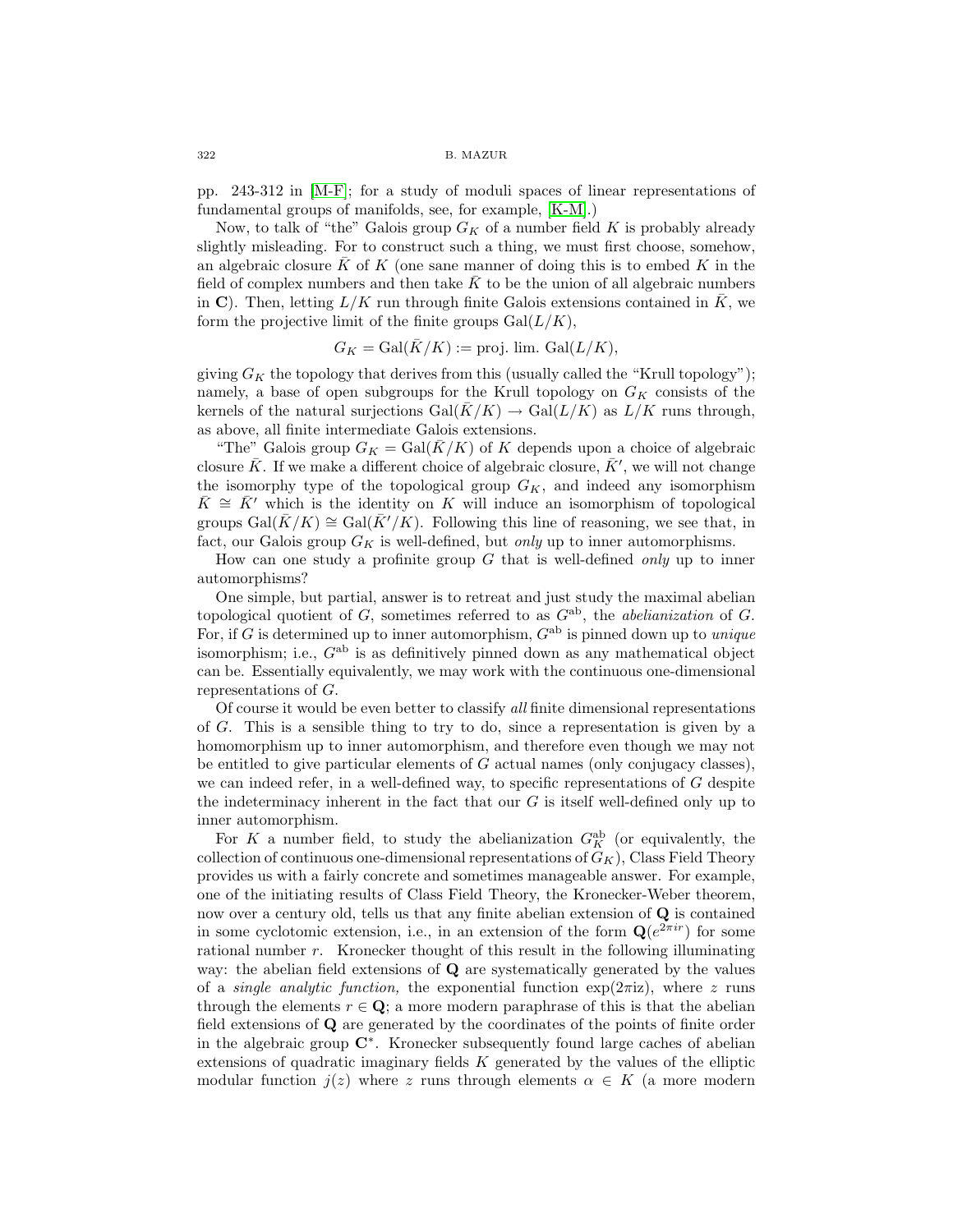paraphrase being that these abelian extensions are generated by the coordinates of torsion points in certain elliptic curves – those admitting complex multiplication by  $K$ ). Kronecker expressed the desire to extend this strategy to find all abelian extensions of more general number fields as the "dream of his youth."

What about the more ambitious project of representations of  $G_K$  to  $GL_n$  for  $n > 1?$ 

Since  $G_K$  is a projective limit of finite groups, any continuous representation to  $GL_n(\mathbb{C})$  will necessarily factor through a finite quotient group of  $G_K$ . To get more interesting, and more perspicacious, representations, we are led to replace the ring  $C$  – the standard scalar ring of classical representation theory – by a wider, more receptive array of possible scalar rings, given the profinite nature of the group we wish to study. We find ourselves interested, therefore, in the continuous representations of  $G_K$  in  $GL_n(R)$  where R ranges through a wide class of topological rings, which include, for example, all finite commutative rings.

Once one agrees to allow such a large collection of rings as scalar rings, however, a fascinating deformational issue presents itself. To prepare to explain this, let  $\mathbf{C}[t]$  denote the polynomial ring in the variable t over the field of complex numbers. Now, it is natural to view a representation of a group into  $GL_n(\mathbf{C}[t])$  as a parametrized (algebraically varying) family of representations of the group into  $GL_n(\mathbb{C})$ , the parameter variable being t: specialize t to any complex number and the representation to  $GL_n(\mathbb{C}[t])$  specializes to a representation to  $GL_n(\mathbb{C})$ . Following this line of thought, if  $\mathbf{C}[[t]]$  denotes the ring of power series in the variable t with coefficients in **C**, we may think of a continuous representation of our group into  $GL_n(\mathbf{C}[[t]])$  as a *formal deformation* of the complex representation we get by setting the variable  $t$  to 0. Indeed, just as it is natural to do *that*, it is reasonable to consider a continuous representation of a group, the group  $G_K$  for instance, into  $GL_n(\mathbf{Z}/p\mathbf{Z}[[t]])$  as a formal deformation of representation into  $GL_n(\mathbf{Z}/p\mathbf{Z})$  that we get by setting the variable t to 0. Here  $\mathbf{Z}/p\mathbf{Z}[[t]]$  is the ring of power series in the variable t with coefficients in the finite field  $\mathbf{Z}/p\mathbf{Z}$ .

To give ourselves more flexibility in this notion of deformation, let us make the following definition. For a finite field k (say,  $k = \mathbf{Z}/p\mathbf{Z}$ ) and a complete local noetherian ring  $R$  with residue field  $k$ , if

$$
\bar{\rho}: G_K \to \mathrm{GL}_n(k)
$$

is a continuous homomorphism, by a **deformation of**  $\bar{\rho}$  **to** R let us mean a lifting

$$
\rho: G_K \to \mathrm{GL}_n(R)
$$

of the homomorphism  $\bar{\rho}$ , where  $\rho$  is taken only up to conjugation by an element of  $GL_n(R)$  trivial when reduced to k. The initial representation  $\bar{\rho}$  we shall call the residual representation (its ring of scalars being the residue field), and the type of question we are led to ask is: *describe all deformations – or perhaps all deformations* with a list of specific features – of the given residual representation.

For simplicity let us assume that our residual representation  $\bar{\rho}$  is absolutely irreducible (that means even after extending scalars from  $k$  to its algebraic closure,  $\bar{\rho}$  is irreducible). To put some control on the collection of deformations of  $\bar{\rho}$  to be studied, one fixes a specific finite set  $S$  of primes of the number field  $K$  which include all the primes dividing the characteristic of the finite field  $k$  and all the primes at which the residual representation is ramified; let us then consider only deformations of  $\bar{\rho}$  which are unramified at all primes not in S.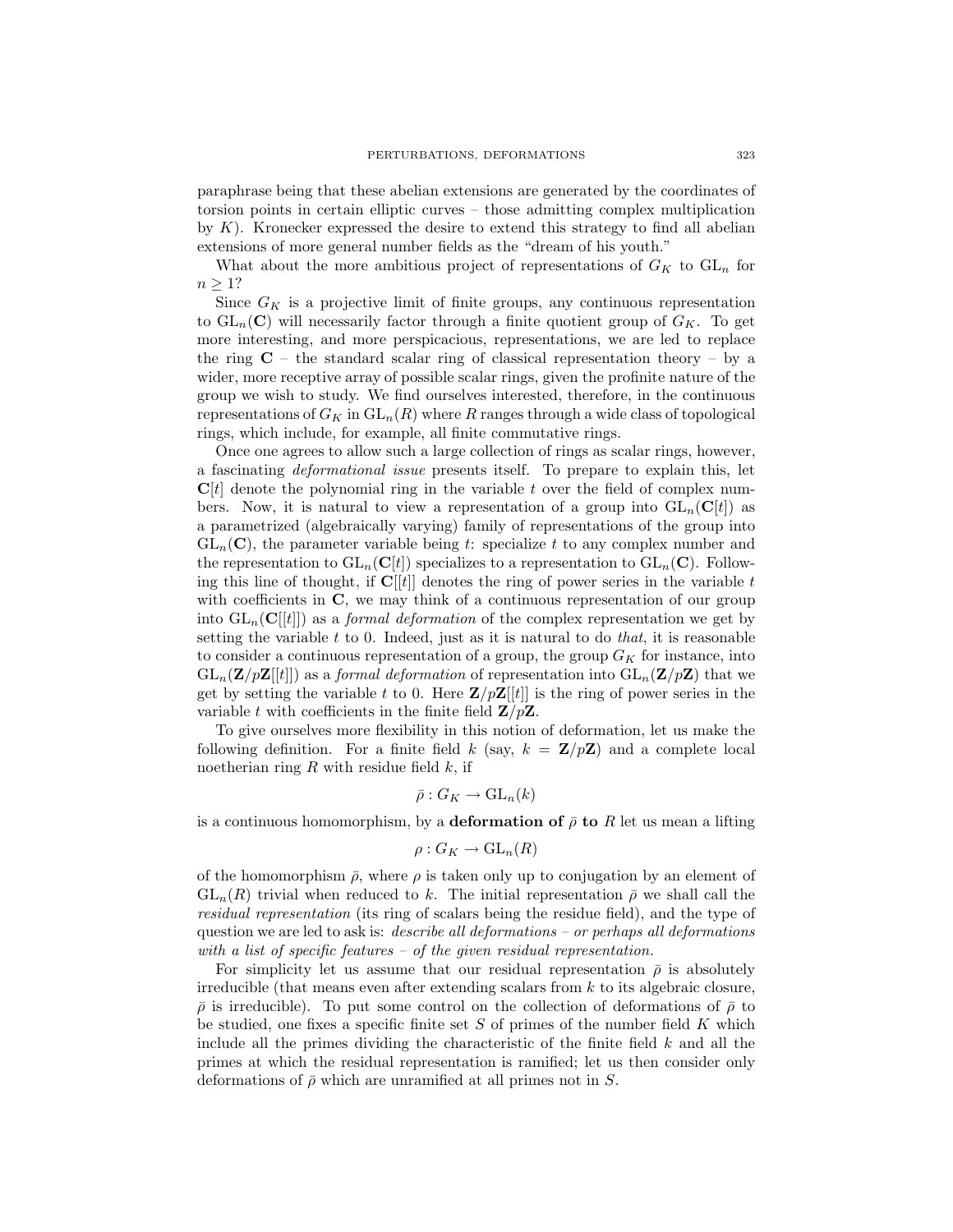It is a theorem that a *universal deformation* of  $\bar{\rho}$  with the requested ramification conditions exists. This means that there is a (unique) complete noetherian local ring R with residue field k (R is dependent, of course, on  $\bar{\rho}$  and S) with a continuous homomorphism  $\rho: G_K \to GL_n(R)$  which is a deformation of  $\overline{\rho}$  unramified at primes outside S with the property that any other deformation  $\rho_o$  of  $\bar{\rho}$  (unramified outside S) to some complete noetherian local ring  $R_o$  with residue field k is obtained from  $\rho$ by a unique ring homomorphism  $R \to R_o$  (inducing the identity on residue fields).

The kinds of rings encountered as universal deformation rings can be quite interesting. Happily, often they are relatively benign.

Consider the following particular case, which is the focus of much arithmetic work in the classical theory of modular forms. Let  $K = \mathbf{Q}$ . Let  $\bar{\rho}: G_{\mathbf{Q}} \to GL_2(\mathbf{F}_p)$ be an absolutely irreducible residual representation in which complex conjugation does not act as a scalar, and S precisely the set of ramified primes of  $\bar{\rho}$  (with the prime  $p$  thrown in). In this situation one frequently – but certainly not always – has that R is isomorphic to a power series ring in three variables over  $\mathbf{Z}_p$ . By specializing the three variables, one then gets from such an  $R$  a three-parameter family of representations to  $GL_2(\mathbb{Z}_p)$  which comprises, in fact, all deformations to  $GL_2(\mathbf{Z}_p)$  having the properties stipulated.

As a concrete example of this, consider the famous modular form (of weight 12) studied by Ramanujan (which already made an appearance in section 6 above) whose Fourier series expressed in the variable  $q = e^{2\pi i z}$  is given by

$$
\Delta = q \prod_{n=1}^{\infty} (1 - q^n)^{24} = \sum_{n=1}^{\infty} \tau(n) q^n.
$$

For every prime number p there is a continuous representation  $\bar{\rho}_{p,\Delta}$  :  $G_{\mathbf{Q}} \to$  $GL_2(\mathbf{F}_p)$  unramified at all primes  $\ell \neq p$  and having the further property that the trace of the action of a Frobenius element for the prime  $\ell$  in  $G_{\mathbf{Q}}$  is given by the reduction mod p of the coefficient  $\tau(\ell) \in \mathbb{Z}$ . For all prime numbers  $p \geq 29$ , different from 691 and such that  $\tau(p)$  is not divisible by p, one has that the corresponding universal deformation ring  $R = R_{p,\Delta}$  classifying deformations of  $\bar{\rho}_{p,\Delta}$  unramified outside p is isomorphic to a power series ring in three variables (see the proposition in section 11 of  $|M|$ ; this gives quite a number of instances, for the only prime between 691 and 3 million with the property that  $\tau(p) \equiv 0 \mod p$  is  $p = 2411$ .

In the spirit of Kronecker (the "dream of his youth") we might ask whether we can explicitly generate such universal deformation rings R for the  $\bar{\rho}$ 's described two paragraphs above and specific quotient rings of R universal for more stringent deformation problems associated to them (e.g., problems formulated by imposing a condition on the determinant, and local conditions at the finitely many primes in S). A celebrated conjecture of Serre tells us that we should at least find the residual representations described above in the natural action of the Galois group of **Q** on p-torsion points in the jacobians of modular curves. Can we reconstruct the rings  $R$ , the finer quotients of  $R$  alluded to above, and their associated universal G**Q**-representations, by suitably completing the correspondence rings of modular curves and suitably compiling representations of G**<sup>Q</sup>** on p-power torsion points in the jacobians of modular curves?

Thanks to the magnificent modularity theorem due to Wiles, Taylor, Diamond, Conrad, and Breuil, we are significantly further along in our understanding of this question.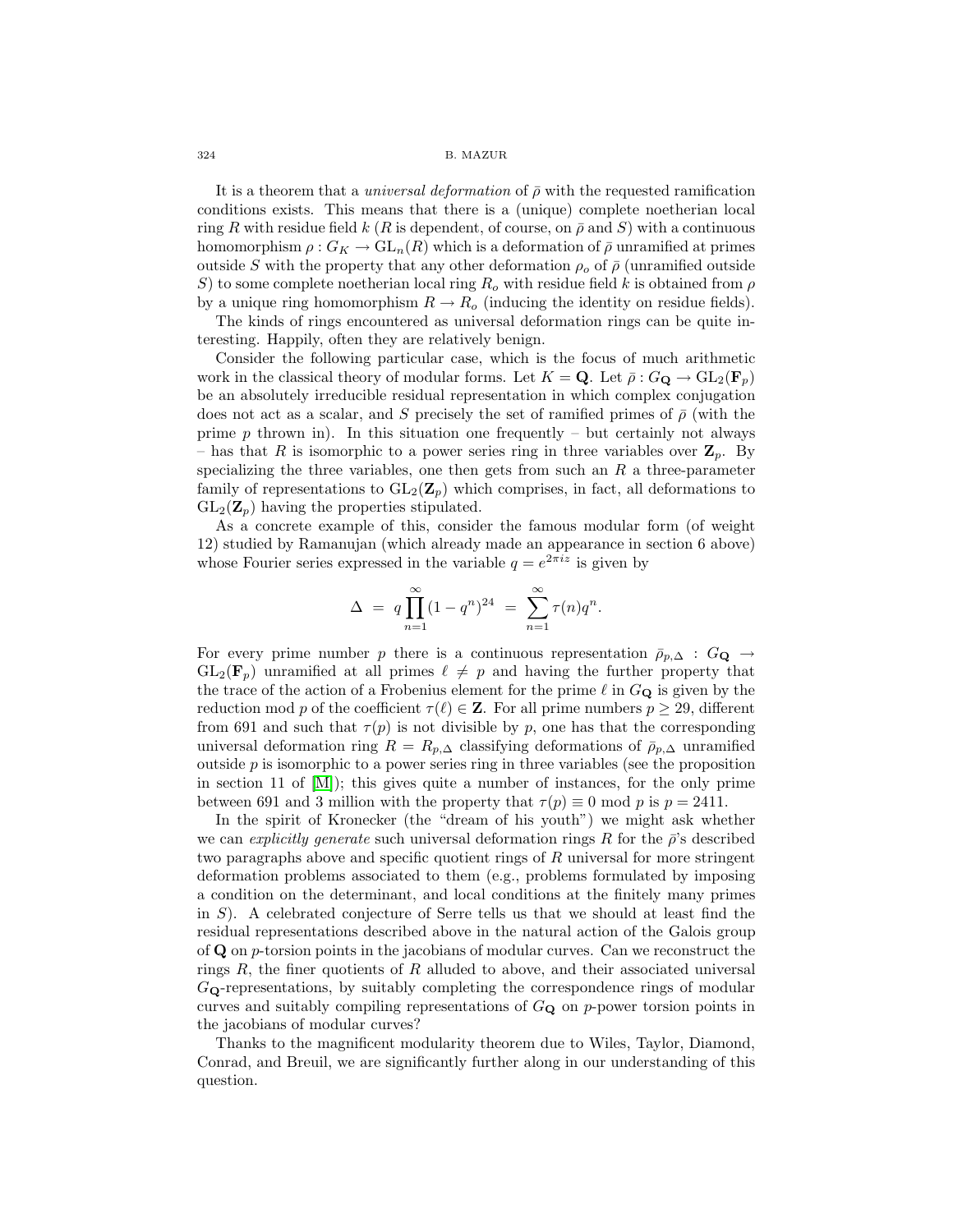#### 9. Mirror symmetry – and back to deforming lattices in the plane

<span id="page-18-0"></span>Mathematicians are quite adept at making good use of any symmetry satisfied by their objects of study. But some symmetries are more hidden than others. "Mirror symmetry" is a major (relatively new) development in mathematics, which mixes, and in a certain sense switches, complex analytic geometry and symplectic geometry (and deformational issues regarding these geometries). The key seems to be a quantum field theory underlying both kinds of geometry. A simple instance of this is given by elliptic curves (equivalently, lattices in the plane), and we will say a few words about that. There is an advantage and a disadvantage in choosing elliptic curves to illustrate mirror symmetry. The advantage is that it is a nice, relatively elementary, example, and most, perhaps, of what is expected to be true is actually proved. The disadvantage is that this case hardly begins to reveal the magic of mirror symmetry and its concurrent developments, which has transformed much of our thinking about even the most classical of topics: enumerative algebraic geometry. For example, who would have thought twenty years ago that the well known fact that a general cubic surface has 27 straight lines, any one of which meets 10 others, is equivalent to the associativity of the quantum cohomology ring on certain rational surfaces? (Cf. [\[Cr-M\]](#page-27-4).) Or who would have expected that the fact that there are precisely 229305888887625 rational curves of degree 5 on a general quintic threefold can be understood from the vantage point of symplectic geometry?

**A piece of "enumerative topology":** For almost everything that I will be saying in this section, the reference is Robbert Dijkgraaf's fine article [\[Di\]](#page-28-10). Consider the function  $Z(q, \lambda)$  of the variables q and  $\lambda$  which encodes the number of essentially distinct ways that a compact two-manifold of genus g can cover a torus by a mapping of degree  $d$  with ramification indices no greater than two. Here is its precise definition.

We let  $\mathcal{N}_{q,d}$  denote the following "weighted number" of all not necessarily connected covers of an elliptic curve E with Euler characteristic  $2 - 2g$ , of degree d, possessing only ramification points of ramification degree 2; namely,

$$
\mathcal{N}_{g,d} = \frac{\# \text{Hom}'(\Pi^{\{2g-2\}}, \mathcal{S}_d)}{d! \cdot (2g-2)!},
$$

where the group  $S_d$  is the symmetric group on d letters, the group  $\Pi^{\{2g-2\}}$  is the fundamental group of our (or any) elliptic curve with  $2g - 2$  points removed, and the superscript  $\prime$  is meant to signify that we consider only homomorphisms that have the property that the  $2g - 2$  holonomies about the  $2g - 2$  removed points map to cycles of length two in  $S_d$ .

Define

$$
(1) \quad Z(q,\lambda) := q^{-\frac{1}{24}} \sum_{g,d=1}^{\infty} \mathcal{N}_{g,d} \cdot q^d \lambda^{2g-2}.
$$

Visibly  $Z(q, \lambda)$  is defined by means of the topological structure of the two-manifold E. And this topological structure is *stable*, so our function  $Z(q, \lambda)$  might, at first glance, seem the least likely candidate to have anything to do with deformations of complex or symplectic structures. Even if we gave  $E$  a complex structure or a symplectic structure,  $Z(q, \lambda)$ , in its definition above, would not see it. But there are surprises in store.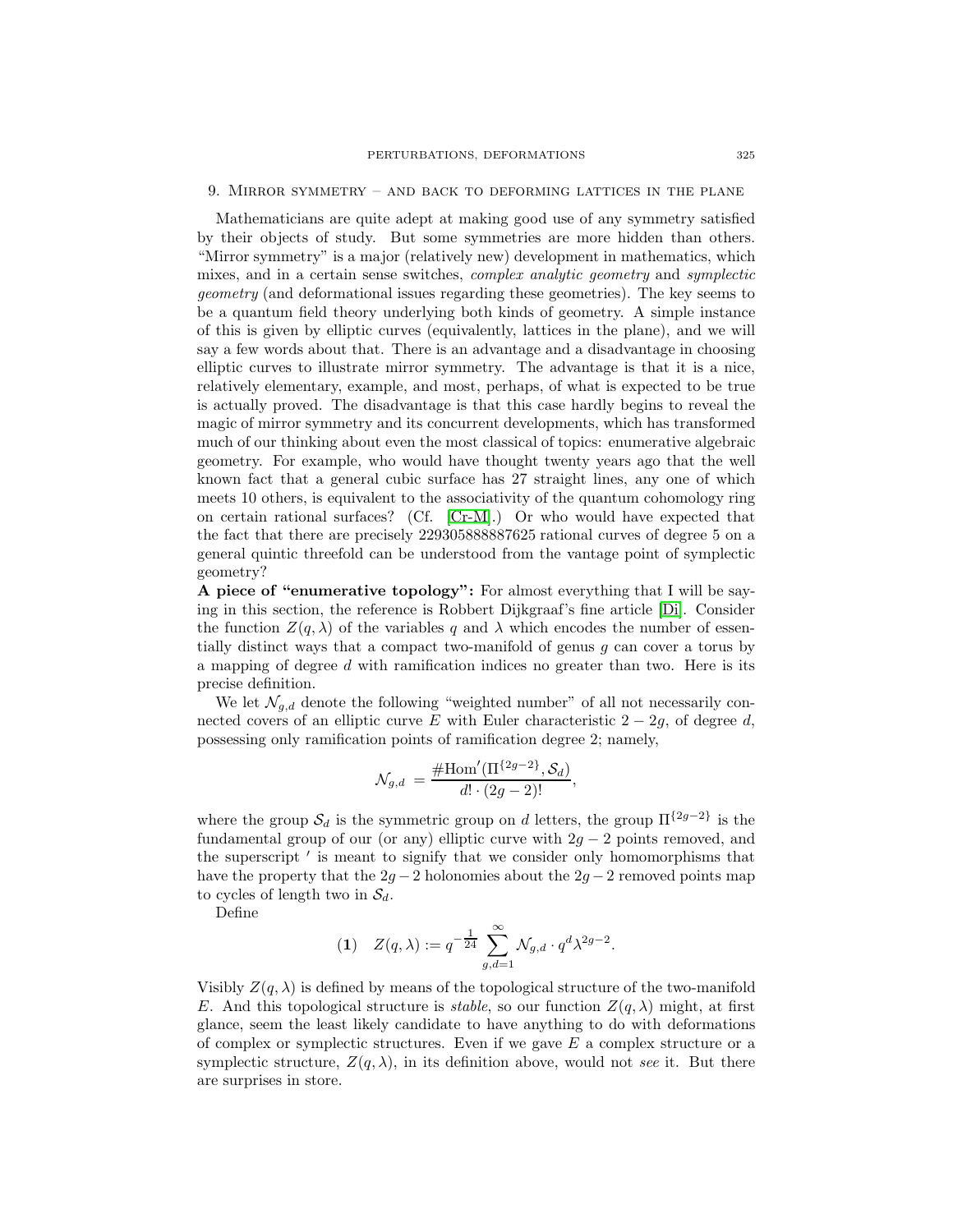### **Giving** E **both a complex structure and a symplectic structure:**

• Suppose that E is given a **complex structure**, which amounts to taking E to be equal to the elliptic curve  $E_L$  attached to a lattice  $L \subset \mathbf{C}$ , and here we will no longer require that the area of a fundamental parallelogram of  $L$  be 1. After multiplication by a suitable complex number, we can assume that  $L$  is generated by 1 and a complex number  $\tau = \tau_1 + i\tau_2$  where  $\tau_2 > 0$ .

• Suppose also that we specify, on E, a (1, 1)-form  $\omega = \text{constant} \cdot dz \wedge d\overline{z}$  where if  $t := \frac{1}{2\pi i} \int_E \omega = t_1 + it_2$ , we have that  $t_2 > 0$  is the area of the surface. Clearly  $\omega$ is a closed two-form, which is nondegenerate in the usual sense and therefore may be thought of as a **(complexified) symplectic structure** on E.

Thus E, endowed with both structures, is dependent upon the two parameters,  $\tau$ and t:

$$
E=E_{\tau,t},
$$

where, of course, the dependence on  $\tau$  is really only on the lattice generated by 1 and  $\tau$ . Therefore:

$$
E_{\tau,t} = E_{\tau+1,t} = E_{-1/\tau,t}.
$$

The relevance of this combined complex/symplectic structure on E to the study of the power series  $Z(q, \lambda)$  is this: thanks to a beautiful idea of Kontsevich using the structure  $E_{\tau,t}$ , we may represent the coefficients of the power series in  $\lambda Z(e^{2\pi it}, \lambda)$ as the volumes of suitable "moduli spaces" (the Hurwitz spaces  $\mathcal{M}_q(E, d)$  of coverings of  $E$  of genus  $g$  and degree  $d$ ) where the volume form on the Hurwitz space is normalized by the symplectic form  $\omega$ . In a word, we have an "interpretation" of  $Z(q, \lambda)$  as an integral, involving the symplectic structure of  $E_{\tau,t}$ , where the somewhat formal variable q has become  $e^{2\pi i t}$  for t the parameter describing the symplectic structure of E.

But now it turns out that the phenomenon of mirror symmetry (in this context) gives us a "functional equation", if one may call it that, enjoyed by  $Z(q, \lambda)$  under the transposition

$$
E_{\tau,t} \longleftrightarrow E_{t,\tau}.
$$

Here, one is willfully interchanging the parameter  $\tau$ , which describes the variation of *complex structure*, with the parameter  $t$  of variation of *symplectic structure*, an exchange which crosses species of geometries. An underlying reason for this is that  $Z(q, \lambda)$  has an interpretation in terms of the underlying quantum field theory for  $E_{\tau,t}$ , and this quantum field theory itself has an involution that makes the above interchange. The corollary of this functional equation is that since  $E_{\tau,t}$  is unperturbed under the transformation  $\tau \mapsto -1/\tau$ , we get that  $Z(e^{2\pi i t}, \lambda)$  also satisfies a functional equation under the interchange  $t \mapsto -1/t$ . This allows one to deduce that the counting function  $Z(q, \lambda)$  is, appropriately understood, (almost) a modular function of  $q$ . In fact, one has

$$
(2) \quad Z(q,\lambda) := q^{-\frac{1}{24}} \oint \frac{dz}{2\pi i z} \prod_{w \in \mathbf{Z}_{\geq 0} + \frac{1}{2}} (1 + zq^{w} e^{\lambda w^{2}/2}) (1 + z^{-1} q^{w} e^{\lambda w^{2}/2}),
$$

which presents our counting function  $Z(q, \lambda)$  as some kind of generalized theta function; and, more specifically, writing  $\log Z(q, \lambda)$  as a power series in  $\lambda$ ,

$$
\textbf{(3)}\quad \log Z(q,\lambda) = \sum_{g=1}^{\infty} \lambda^{2g-2} F_g(q),
$$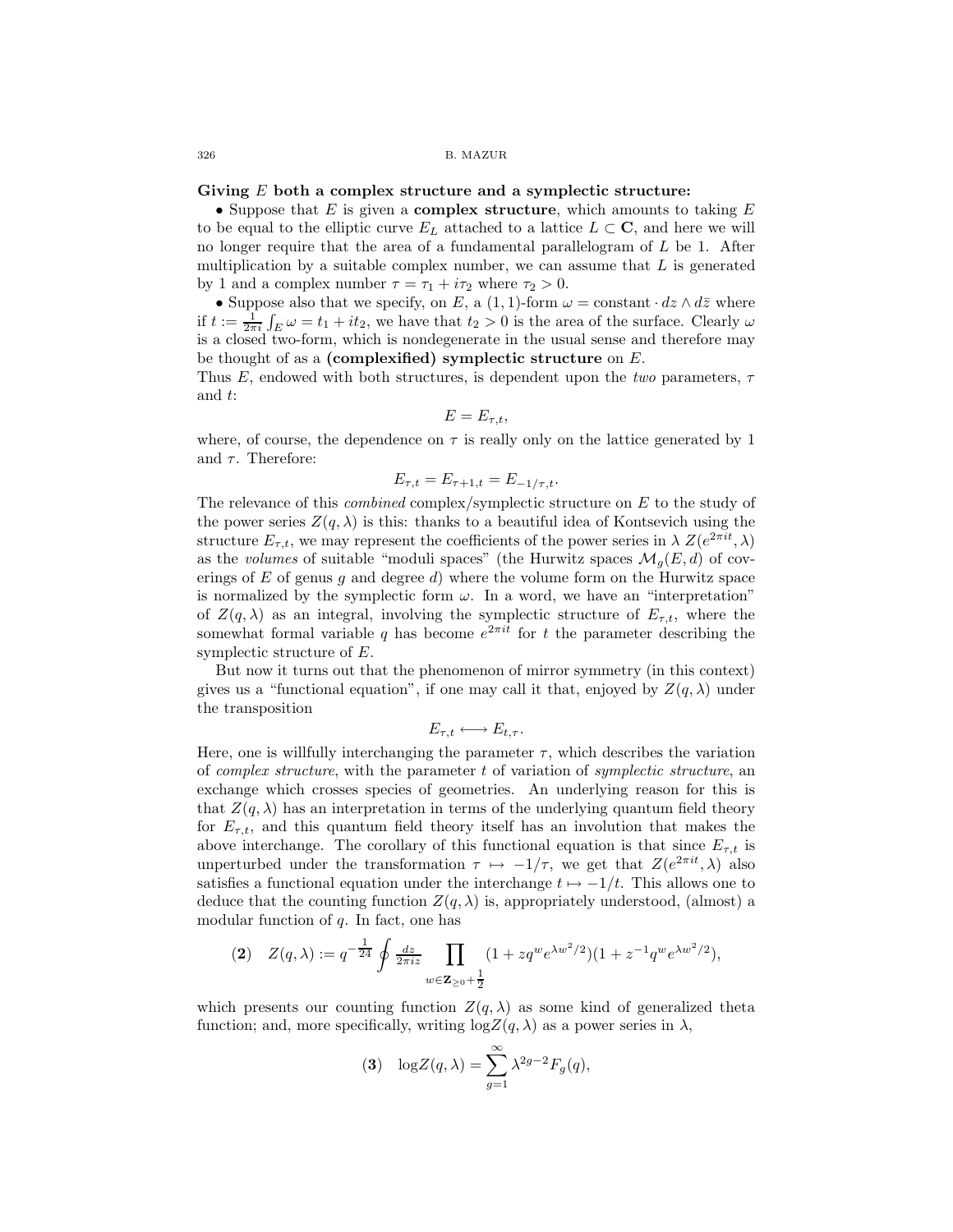one gets that the coefficients  $F_q(q)$  for  $q > 1$  are "quasimodular" forms of level 1 and weight  $6g - 6$  with rational coefficients. That is, they are in the ring  $\mathbf{Q}[E_2, E_4, E_6]$ where  $E_k$  is the normalized Eisenstein series of weight k,<sup>[6](#page-20-1)</sup> e.g.,

$$
F_2(q) = \frac{1}{51840} (5E_2^3 - 3E_2E_4 - 2E_6).
$$

For a different derivation of this formula, see [\[Ka\]](#page-28-11) (noting that the two formulas differ by a factor of 2 because of differences in normalization). For a direct proof of the formula of Dijkgraaf for  $F_q(q)$  (general g), see [\[K-Z\]](#page-28-12). For genus  $g = 3$  one gets

$$
F_3(q) = \frac{1}{35831808} \left( 15E_2^4 E_4 - 6E_2^6 - 12E_2^2 E_4^2 + 7E_4^3 + 4E_2^3 E_6 - 12E_2 E_4 E_6 + 4E_6^2 \right).
$$

<span id="page-20-0"></span>(For more examples and discussion of  $F_g(q)$  see [\[Ru\]](#page-28-13) and [\[M-R-Y\]](#page-28-14).<sup>[7](#page-20-2)</sup>)

### 10. Quantization in physics, and noncommutative geometry

Classical mechanics is often given the following concise mathematical formalization. Denoting by  $X$  the manifold of "positions", one forms the manifold  $M$ whose points encode "position and momentum"; that is  $M = T^*(X)$  is the total space of the cotangent bundle of  $X$ . Since the underlying differential equations in classical mechanics are of the second order, the geometrization of this theory will quite naturally<sup>[8](#page-20-3)</sup> take place on  $M$ .

We may think of the functions in  $C^{\infty}(M)$  as the algebra of *observables* in our dynamics. On  $M$  we have a natural symplectic form which has local expressions  $\omega = \sum_j dq_j \wedge dp_j$  where  $q_1, \ldots, q_d$  are local coordinates for a chart on X, and  $p_1,\ldots,p_d$  are the corresponding local momentum variables. The symplectic form  $\omega$ gives rise to a Lie algebra structure on  $C^{\infty}(M)$ . Expressed in terms of coordinates, for  $f,g \in C^{\infty}(M)$  we have

$$
\{f,g\}:=\sum_{i=1}^d(\frac{\partial f}{\partial q_i}\frac{\partial g}{\partial p_i}-\frac{\partial f}{\partial p_i}\frac{\partial g}{\partial q_i}),
$$

and note that this operation is a special case of a Poisson bracket operation: a **Poisson bracket operation** on a commutative **C**-algebra  $A<sub>o</sub>$  is, by definition, a **C**-bilinear operation  $(f, g) \mapsto \{f, g\}$  which is a derivation in each variable separately, which satisfies  $\{f,f\} = 0$  for all f and which satisfies the Jacobi identity. A general Poisson bracket operation on  $C^{\infty}(M)$  where M is a manifold of dimension d is given, locally, as

$$
\{f,g\}(x) = \sum_{i,j=1}^d \alpha^{i,j}(x)\partial_i(f)\partial_j(g),
$$

<span id="page-20-1"></span> ${}^{6}$ The reason why this is called "quasi-modular" is that its formula involves the Eisenstein series  $E_2$  of weight two which is not *quite* a modular form.

<sup>&</sup>lt;sup>7</sup>The displayed formula corrects a minor typo in the formula given in [\[Di\]](#page-28-10); cf.  $[M-R-Y]$ .

<span id="page-20-3"></span><span id="page-20-2"></span> $8$ "Quite naturally" at least ever since Lagrange's Mécanique Analytique [\[La\]](#page-28-15), in which Lagrange emphasized the role of the momentum (which he called "la quantité de mouvement du corps". See section 1 of part II of Mécanique Analytique for Lagrange's discussion of one of Descartes' mistaken views concerning this and his attribution of the idea to Wallis). Focussing not on the geometric points in physical space but rather on viewing position and momentum on an equal footing and working geometrically in this phase space may be considered "natural" only after someone has had the genius to have done so.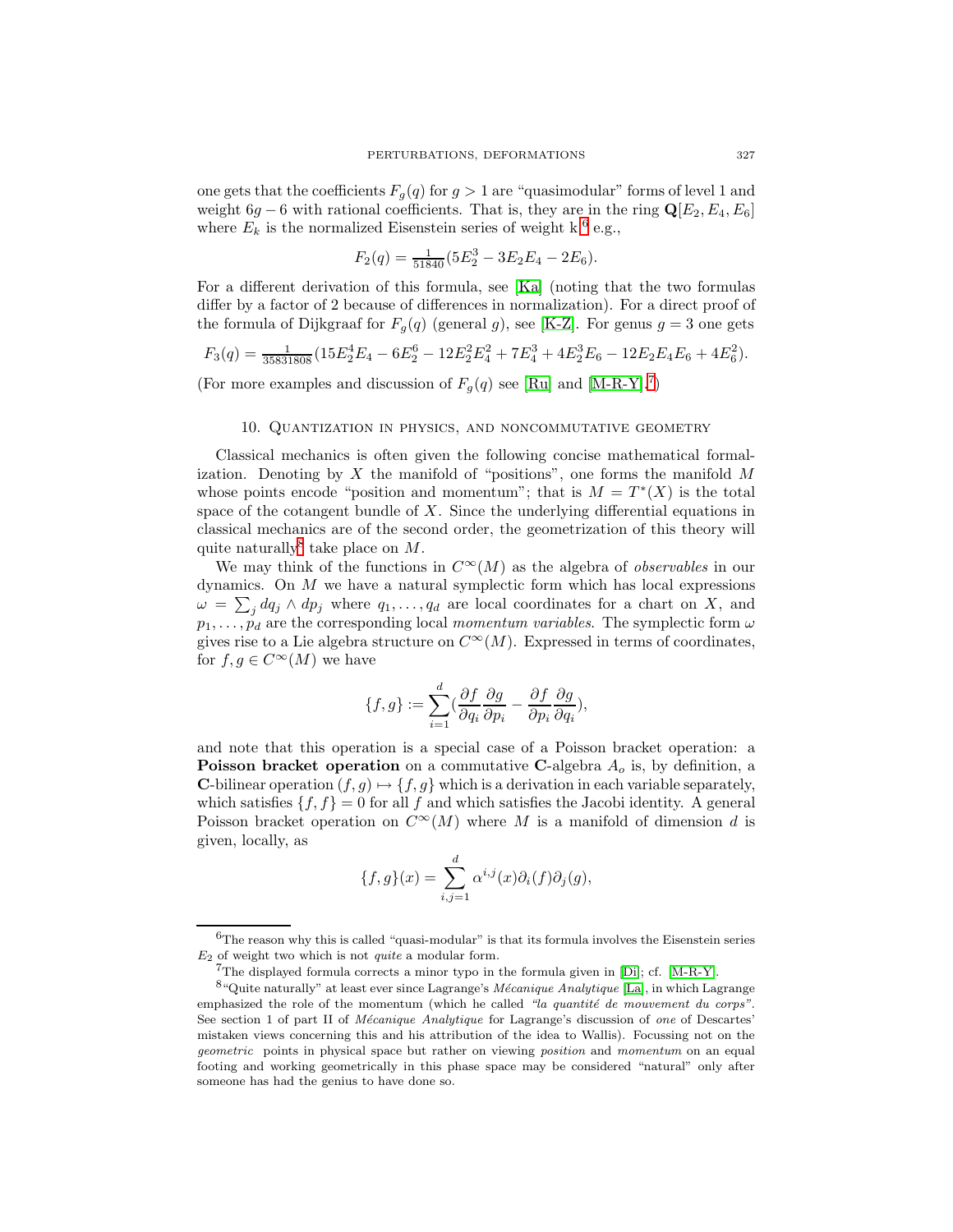where  $\alpha = (\alpha^{i,j})$  is a skew-symmetric bivector field on M obeying the Jacobi identity

$$
\sum_{\ell=1}^d \alpha^{i,\ell} \partial_\ell \alpha^{j,k} + \alpha^{j,\ell} \partial_\ell \alpha^{k,i} + \alpha^{k,\ell} \partial_\ell \alpha^{i,j} = 0.
$$

Call a manifold M with Poisson brackets structure on  $C^{\infty}(M)$  a **Poisson manifold**, noting that symplectic manifolds are special cases of Poisson manifolds. A Poisson manifold does not yet have a specified *dynamics* until we supply one further ingredient, namely a function  $H \in C^{\infty}(M)$  which plays the role of *energy*. Given H, one can then express the equations of time evolution of the corresponding dynamics quite simply as (Hamilton's equation)

$$
\dot{f} = \{f, H\}.
$$

We then have that  $\dot{H} = \{H, H\} = 0$ ; i.e., conservation of energy holds.

Let us now pass from this formalization of "the algebra of observables" in classical mechanics to the corresponding formalization of "the algebra of observables" in quantum mechanics (and from Hamilton's equation to Schrödinger's equation). The underlying complex vector space of observables in the quantum mechanical model can be identified with the vector space of observables in the previously discussed classical model. But the algebra structure is now noncommutative, its "noncommutativity" being dependent upon the fact that Planck's constant, which will appear as the letter q below, is nonzero.<sup>[9](#page-21-0)</sup>

The problem of "quantizing" a classical algebra of observables can be generalized and formalized as the problem of associating to a commutative Poisson algebra  $A<sub>o</sub>$ over **C** a deformation of  $A_o$ : that is, an associative (noncommutative) **C**[[q]]-algebra A which is flat over  $\mathbb{C}[[q]]$ , such that q is in the center of A, which is given with an isomorphism of algebras  $A/qA \cong A_o$ , and such that if  $\{-,-\}$  denotes the Poisson brackets in  $A_o$ , and then if  $a, b \in A$  with images  $a_o, b_o \in A_o$ ,

$$
\frac{1}{q}(ab - ba) \equiv \{a_o, b_o\} \mod q.
$$

Which Poisson algebras can be quantized in the above sense, and how unique is the quantization? In 1983 De Wilde and Lecomte, and also Deligne and Fedosov separately, showed that any symplectic manifold  $(M,\omega)$  can be so quantized, the local problem for the standard symplectic structure on  $\mathbb{R}^{2n}$  having been settled earlier by Moyal, by an explicit formula (cf. [\[D-L\]](#page-28-16), [\[F\]](#page-28-17), [\[De\]](#page-28-18)). Recently, guided very closely by intuition derived from Quantum Field Theory, Kontsevich [\[Ko 2\]](#page-28-19) extended this result to provide such a quantum deformation of any Poisson manifold, i.e., any manifold M with a Poisson bracket on its algebra  $A_o := C^{\infty}(M)$  of  $C^{\infty}$  functions (see also [\[Ko 1\]](#page-28-20)).

<span id="page-21-0"></span><sup>9</sup>L. Fadeev, referring to material, for example, in [\[B-F-F-L-S\]](#page-27-5), writes in his introductory lecture on Quantum Field Theory in [\[Q-F\]](#page-28-21), "Beautiful results, which I learned from A. Lichnerowicz, M. Flatro, and D. Sternheimer allow one to say that Classical Mechanics is unstable and that Quantum Mechanics is essentially a unique deformation of it into a nonequivalent stable structure. The degeneracy of Classical Mechanics (exactness of pure states) is intimately connected with its instability. So it is only natural that the passage from Classical Mechanics to Quantum Mechanics was prompted by the experimental activity of physicists. The stability of Quantum Mechanics, on the contrary, shows that an analogous modification of it is less feasible. In this case one has first to modify also all the general framework...."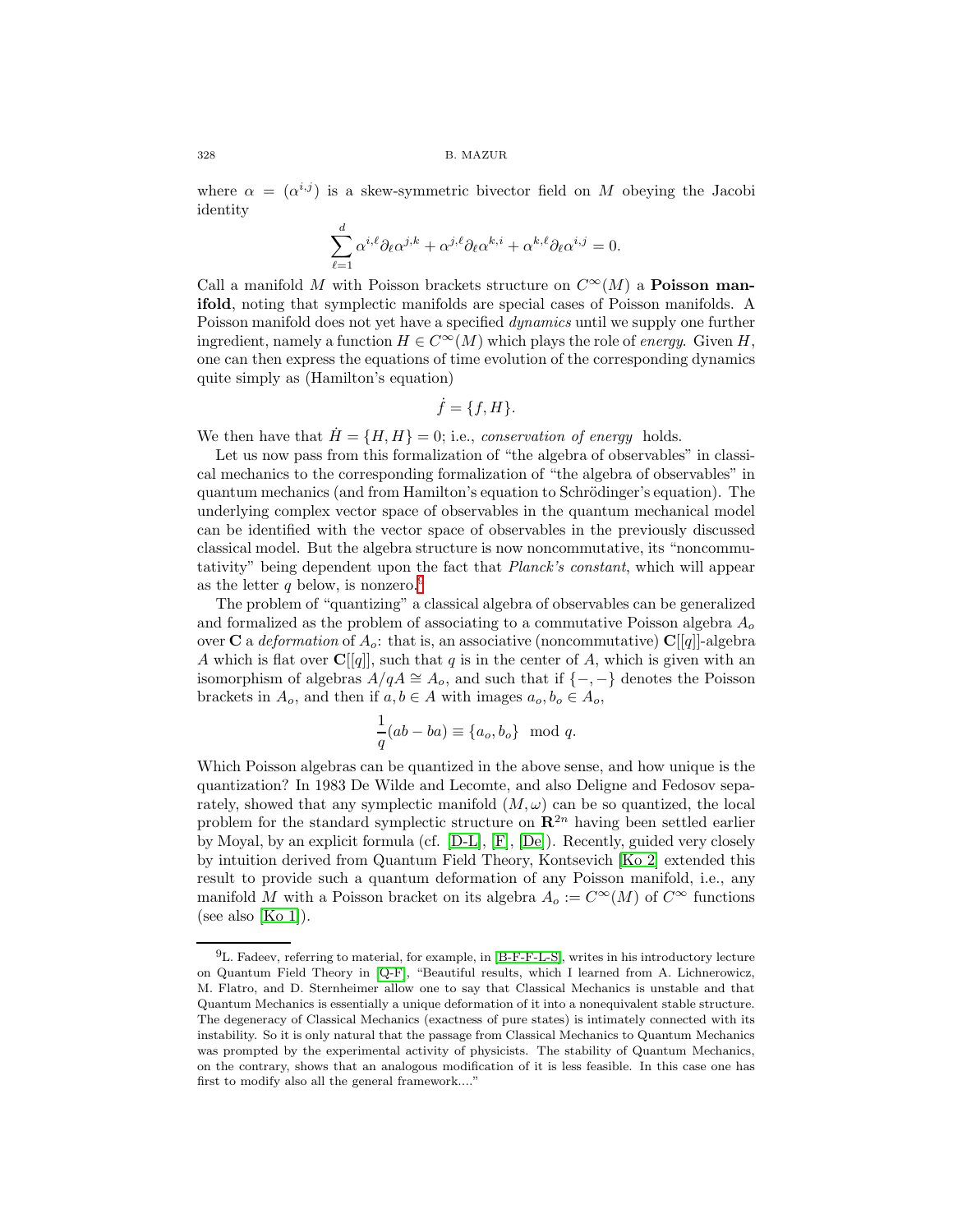The structural constants of Kontsevich's deformation to noncommutative geometry which are given as concrete volumes reminiscent of integrals occurring in hyperbolic geometry and number theory, and which are organized according to a schema of delicate combinatorics coming from considerations in physics, suggest the emergence of some new chapter of mathematics. To be sure, a feature of the work that makes it enchanting is that its subtlety (including the issue of how unique the deformation is, given the Poisson manifold  $M$ ) is governed by a "physical" (in some sense) model. More explicitly, Catanneo and Felder [\[Ca-F\]](#page-27-6) suggested the following interpretation of Kontsevich's deformation.[10](#page-22-1) Consider a topological quantum field theory on a disc D with fields  $x : D \to M$  (differentiable maps of the disc to the Poisson manifold M) and differential 1-forms  $\eta$  on the disc with coefficients in  $x^*T^*M$  and which vanish on the boundary. Since dx is a differential 1-form on the disc with values in  $x^*TM$ , we view  $dx \wedge \eta$  as a real-valued differential 2-form on the disc; similarly, if  $\alpha$  is the bivector field on M that gives its Poisson structure, we form  $\alpha(x)\eta$  as a differential 1-form on the disc with values in  $x^*TM$  and consider the real-valued differential 2-form  $\alpha(x)\eta \wedge \eta$ .

Define the action

$$
S[x, \eta] := \int_D (dx \wedge \eta + \frac{1}{2}\alpha(x)\eta \wedge \eta).
$$

Catanneo and Felder offer the following path integral interpretation of the multiplication law in the Kontsevich deformation of the Poisson algebra. If  $m \in M$ , and  $f,g$  are in  $A_o = C^{\infty}(M)$ , then:

$$
f * g(m) = \int_{x(\infty)=m} f(x(1))g(x(0))e^{\frac{1}{q}S[x,\eta]}dx d\eta,
$$

where  $0, 1, \infty$  are (any) three fixed points on the boundary of D in counter-clockwise order. The integral is over all fields x with the constraint  $x(\infty) = m$  and over all  $\eta$ 's which vanish on the boundary. This star-multiplication law then extends naturally to a multiplication law on all of  $A := A_o[[q]]$  (the element q being in the center). As with all "interesting" path integrals, the challenge is to stipulate (if possible) the measure with respect to which the integration is being made, and/or failing in that, to divine the coefficients of the power series in  $q$  that this integral points to. The article of Catanneo and Felder has an enlightening discussion of this, comparing  $f * g$  to the formulas of Konstevich; they also have quite a nice explanation for why this formula leads to an associative multiplication law.

## 11. Near-misses in algebra and number theory (approximation of irrationalities)

<span id="page-22-0"></span>It may seem entirely natural to ask for perturbational questions in analysis and geometry. What about algebra? Algebra tends to deal in equalities, in exact equations. Number theory often does. For example, in the Fermat problem, one asks for triples of perfect n-th powers  $a^n, b^n, c^n$  where the last perfect n-th power is exactly the sum of the first two, not just approximately so. You are not interested in "near-misses".

Or are you? It may come as a surprise how many number-theoretic problems there are which ask for the solution to some "exact equation"– but which, when you jiggle these problems and ask for the structure of their "near-misses", produce

<span id="page-22-1"></span> $10$ This hasn't yet been turned into a rigorous alternative proof of Kontsevich's result.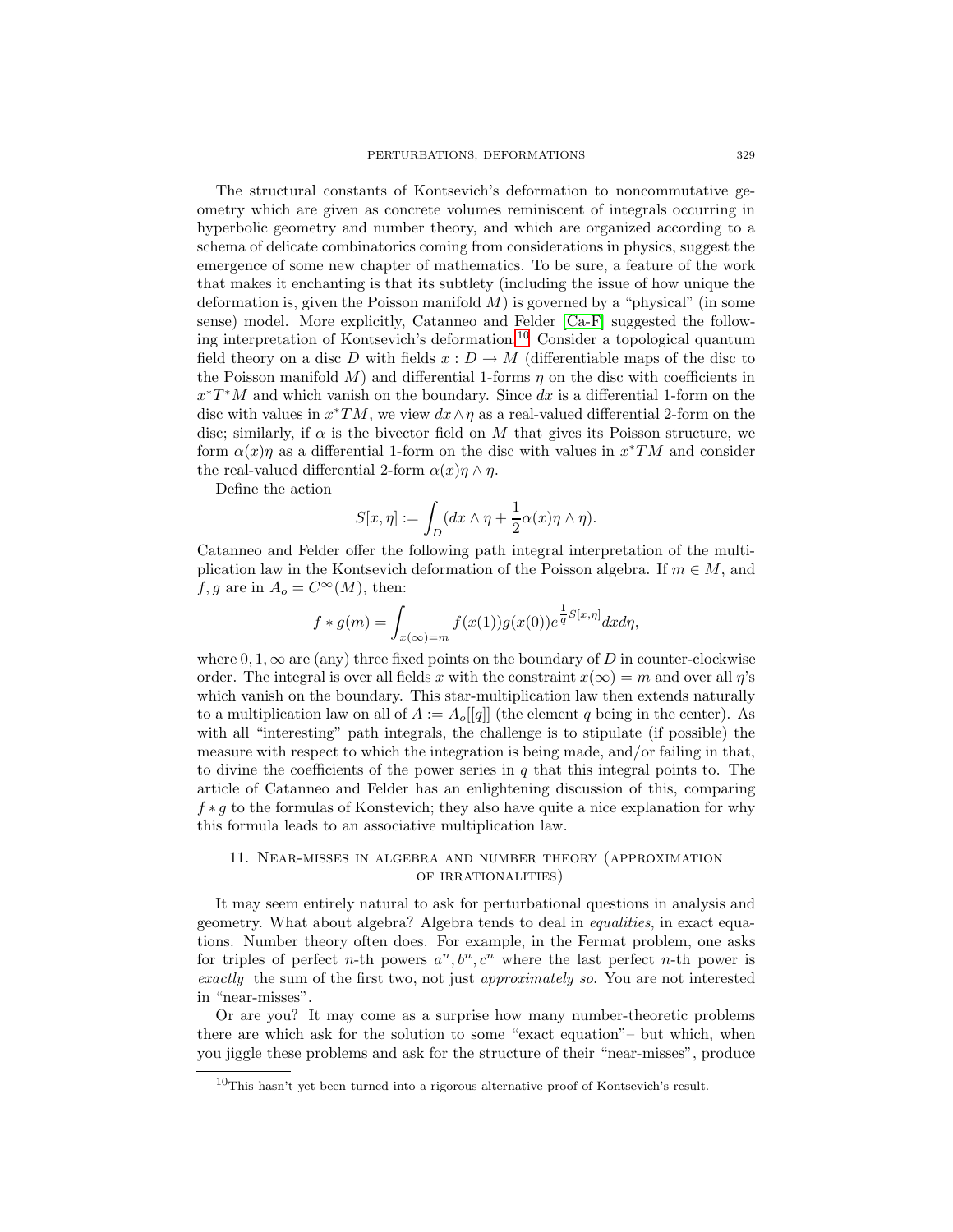yet more profound problems with broader implications. One does not have to go far to see examples of this:

(1). How close can you get to  $\sqrt{d}$  by rationals whose denominators have **restricted size?** Consider the ancient theorem, ascribed in Plato's dialogue Theaetetus, to the mathematician (and later, Athenian general) Theaetetus, which asserts that if d is a natural number which is not a perfect square of an integer, then  $\sqrt{d}$  is irrational. That is,  $X^2 - dY^2$  is never zero. If you ask "near-miss versions" of this – e.g., how close to zero can  $X^2 - dY^2$  get for nonzero integral values of X and Y , and how often? – you find yourself with the famous problems first considered by Brahmagupta in the 7-th century or Bháskara in the 12-th (and, of course, the 17-th century European mathematicians). The smallest nonzero value you can possibly hope for is  $\pm 1$ . The resulting equation

$$
X^2 - dY^2 = \pm 1,
$$

which goes under the title *Pell's Equation*, has an infinite number of solutions (the group of units in the ring  $\mathbf{Z}[\sqrt{d}]$ ). The full elucidation of this near-miss problem, which brings in the theory of continued fractions and of quadratic number fields and connects with the theory of "best rational approximants to irrational numbers", is still not entirely understood. For example, let  $d > 1$  be a squarefree number and let  $(x, y)$  be the smallest pair of positive numbers solving the above displayed "Pell equation". Now an upper bound for  $x$  and  $y$  is known:

$$
x + \sqrt{d}y < (e^2 \cdot d)^{2\sqrt{d}},
$$

and Fermat knew instances of d's which made that upper bound respectable (if  $d = 109$ , then  $x = 158070671986249$  and  $y = 15140424455100$ , but we still do not know whether there is a positive number  $\epsilon$  and an infinity of squarefree d's for which

$$
x + \sqrt{d}y > d^{d^{\epsilon}}.
$$

(The answer to this question would be yes if, for example, there were an infinity of real quadratic fields of class number one.)

Nevertheless, the "partial elucidation" of this near-miss problem that is currently available to us has found immense applications.

**(2). More generally, given a curve in the plane cut out by a polynomial, how near to it can a lattice point get and still miss?** Consider the following problem that is superficially similar to **(1)**. The polynomial  $X^3 - Y^2$  can, of course, achieve the value zero when  $X$  is a perfect square. Suppose, however, that  $X$  is not a perfect square. How close to zero can  $X^3 - Y^2$  get, for appropriate choice of integers perfect square. How close to zero can  $X^2 - Y^2$  get, for appropriate choice of integers  $Y$ ? In effect, how close to a whole number can the irrational number  $\sqrt{X^3}$  get? This near-miss question, which a priori has only to do (again) with approximating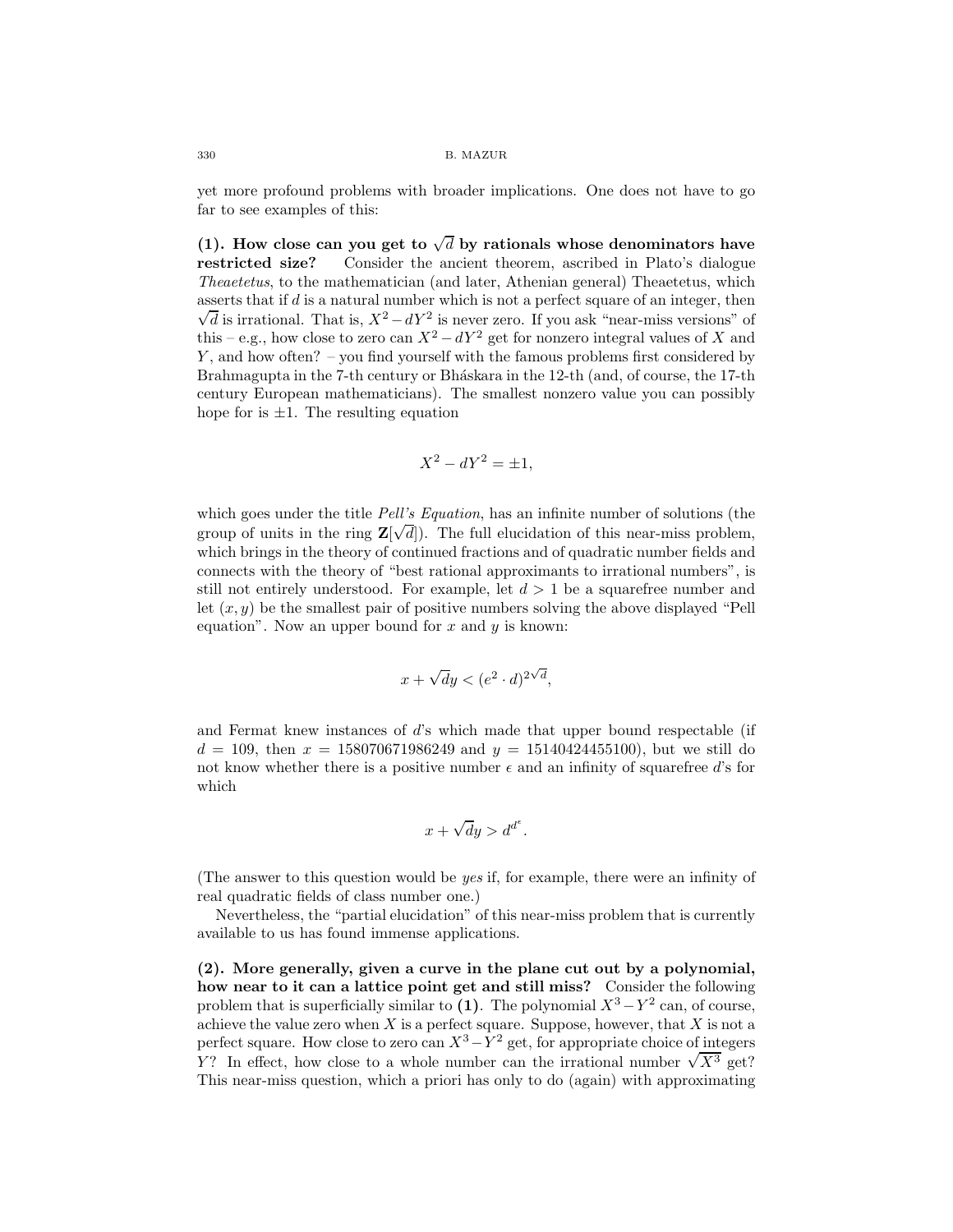quadratic irrationalities, is intimately related to the arithmetic theory of elliptic curves over the rational numbers. $^{11}$  $^{11}$  $^{11}$ 

This link alone might make us want to understand the structure of the near-miss solutions to

$$
X^3 - Y^2 = \text{zero}.
$$

How do these solutions behave? A celebrated conjecture of Hall says that for any exponent  $\alpha < 1/2$  there is a constant  $C_{\alpha} > 0$  such that  $|X^3 - Y^2|$  is greater than  $C_{\alpha} \cdot X^{\alpha}$  for all  $X$ ; Y such that  $X^3 - Y^2$  is not zero. Hall's conjecture is now but a special case of some grand conjectures of Vojta (who made his conjectures by "unifying" the language of Nevanlinna's work in complex variables, with diophantine geometry). It is also directly related to the ABC-conjecture due to Masser and Oesterlé, which provides a "quantitative" version of the following qualitative assertion: there is a strong inhibition for two (relatively prime) natural numbers which are highly divisible by perfect powers to have the property that their sum is also highly divisible by a perfect power.

**(3). More generally, given a smooth curve in the plane, how near to it can a point with rational coordinates get and still miss?** "Ordinary geometry" seems to be inadequate for the purposes of physics-at-small-distances. For if you wish to measure, adequately, a phenomenon confined to a very small bit of space, you need very high energy to do it. So, geometric points would require infinite energy to be dealt with and therefore are inaccessible to the surveillance of the physicist. This type of "infinity" that crops up in physics is usually dealt with by a technique known as renormalization. Quantum mechanics, the quantum field theories, and the emerging noncommutative deformations of geometry are, perhaps, further manifestations of the ultimate unsuitability of using a geometry dependent upon a substrate of points to model the physical world.

Number theory has also felt, at times, the inadequacy of "ordinary space"; it is sometimes better to work in an adelic space, where the notion of "closeness" between two points is determined by a combination of shared congruences modulo ideals as well as distance in a more naively geometric sense. And sometimes the issue of "infinite energy" complicating the physics of small distance has a (remote) parallel in number theory: when you try to compute rational points on or "near" (say within distance  $\delta$  of) a given hypersurface H in "ordinary" space, it is reasonable to search only for points whose coefficients have bounded numerator and denominator (say,  $\leq N$ ); otherwise you will be faced with a process that takes infinite time. The algorithms used in searching for points are "lattice reduction algorithms". Therefore, to bring their running-time estimates to the forefront you are naturally led, as we shall see, from the given hypersurface  $H$  in "ordinary space" to consider a

$$
c_4^3 - c_6^2 = 1728\Delta,
$$

and "conversely" any integral solution to the equation

$$
X^3 - Y^2 = 1728 \cdot Z,
$$

<span id="page-24-0"></span><sup>&</sup>lt;sup>11</sup>The link being that any elliptic curve  $E$  over **Q** is determined by the classical (integral) invariants  $c_4$  and  $c_6$  for the model of E over **Z** with smallest (absolute value of) discriminant  $\Delta$ where  $c_4$  and  $c_6$  are equal to the values of the normalized Eisenstein series introduced in section 6,  $E_4(L)$  and  $E_6(L)$ , respectively, for an appropriate lattice L; these invariants are yoked by the equation

with  $X$  and  $Y$  satisfying some mild congruence conditions, comes from an elliptic curve  $E$  over **Q**, with its  $c_4 = X$ ,  $c_6 = Y$ , and  $\Delta = Z$ .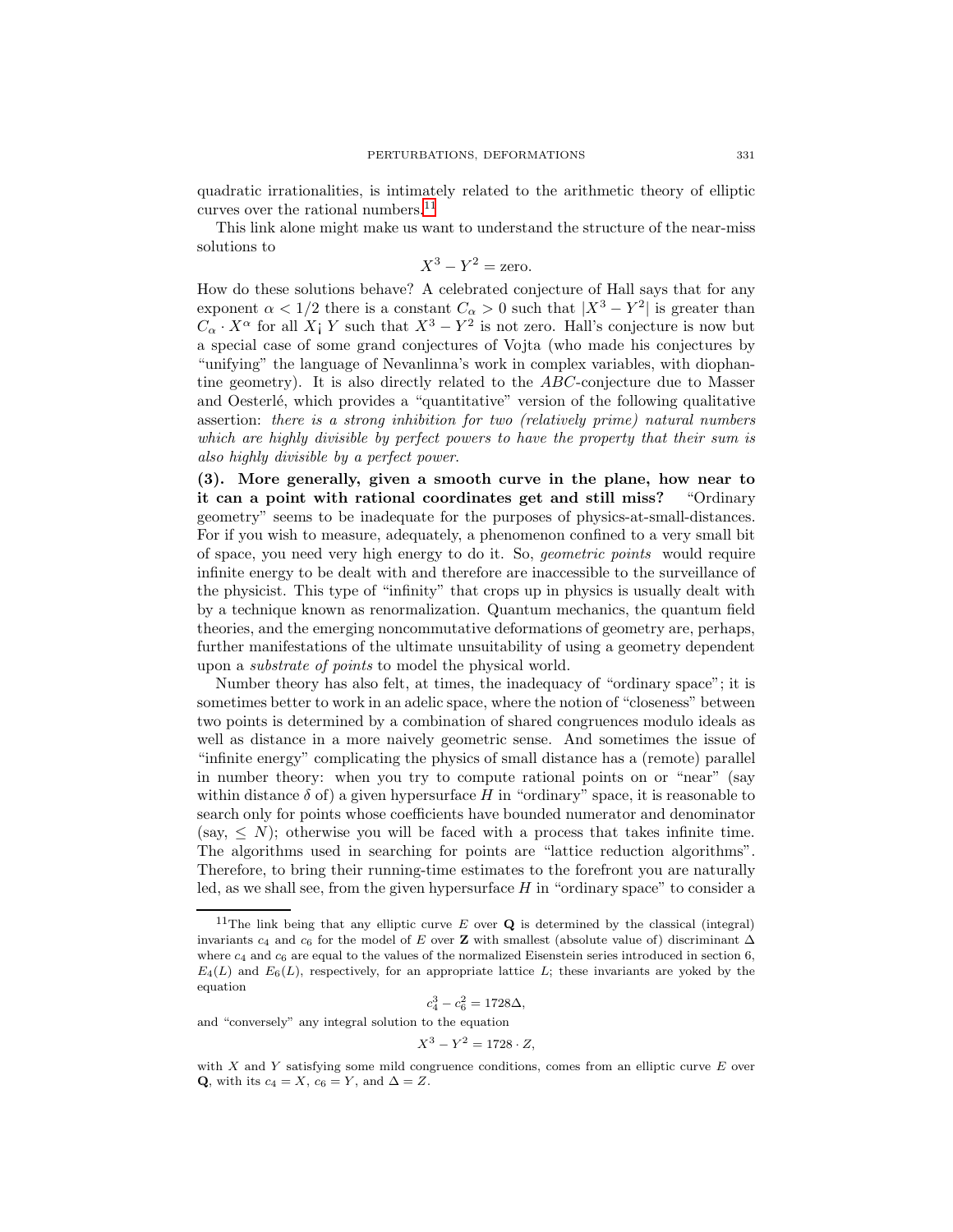certain family of mappings of H to the moduli space of three-dimensional lattices. Since all this is a fine mixture of practical numerical computation and theory, I think it is a good topic with which to end my talk. My reference here is Elkies' article [\[E\]](#page-28-22).

That the procedure we will be alluding to below has practical applications is shown by its ability (more precisely, Elkies' ability) to work with rather large numbers – for example, to discover the following "near-miss" to Hall's problem:

$$
5853886516781223^3 - 447884928428402042307918^2 = 1641843.
$$

Hall's problem, which we discussed earlier, involves the inhomogeneous polynomial  $x^3 - y^2$ , and Elkies has an ingenious modification of his general algorithm to deal with that case. But, to describe the garden-variety version of the algorithm, consider the question of finding rational points of small height which are close to the image of a smooth mapping  $\phi : [0,1] \to \mathbb{R}^2$ , a parametrization of a piece C of the real locus of a plane curve. More specifically, fix a large number  $N$  and a small number  $\delta$ ; the game is to find rational points  $(a/b, c/b)$  in the Euclidean plane  $\mathbb{R}^2$ which are  $\delta$ -close to the image of  $\phi$  and such that the absolute values of a, b, c are  $\leq N$ . The two denominators are required to coincide because we are really working with the homogeneous coordinates  $(a, b, c)$ . How might we go about computing these near-misses?<sup>[12](#page-25-0)</sup> The method to be described is just as useful, as Elkies points out, in cases where  $\phi$  is not algebraic but just twice differentiable (e.g., Elkies will test his method out on fairly whimsical problems, getting, for example, near-misses of the form



We begin by finding a piece-wise linear approximation to the arc  $C$  with small chord-length  $\delta > 0$ , as in figure 12, and where this  $\delta$  is to be negotiated. Since  $C$  is smooth, it is entirely contained in the union of rectangles, as drawn, where the rectangles have length  $\delta$  and width  $O(\delta^2)$  where the constant in the "big O" is determined by the size of the derivatives of  $\phi$  and fixed. We search for rational points in each of these rectangles whose numerators and denominators are bounded as described above by  $N$ , and we do so "independently", i.e., rectangle by rectangle. Choose one of these rectangles which correspond to a chord and call it  $\Delta$  of length δ. Pass from projective two-space to the corresponding affine three-space and note that one can reconfigure this problem as the problem of finding integer lattice points in a parallelepiped of height, length, and width roughly proportional to

<span id="page-25-0"></span> $12$ This problem is more flexible than the somewhat analogous, but much more demanding, nearmiss problem in "one lower dimension" answered by the classical theory of continued fractions; there the data is just a point  $\gamma \in \mathbb{RP}^1$ , and the object is to find rational points of small height which are *closest* to  $\gamma$  – closest in a certain technical sense, given their height.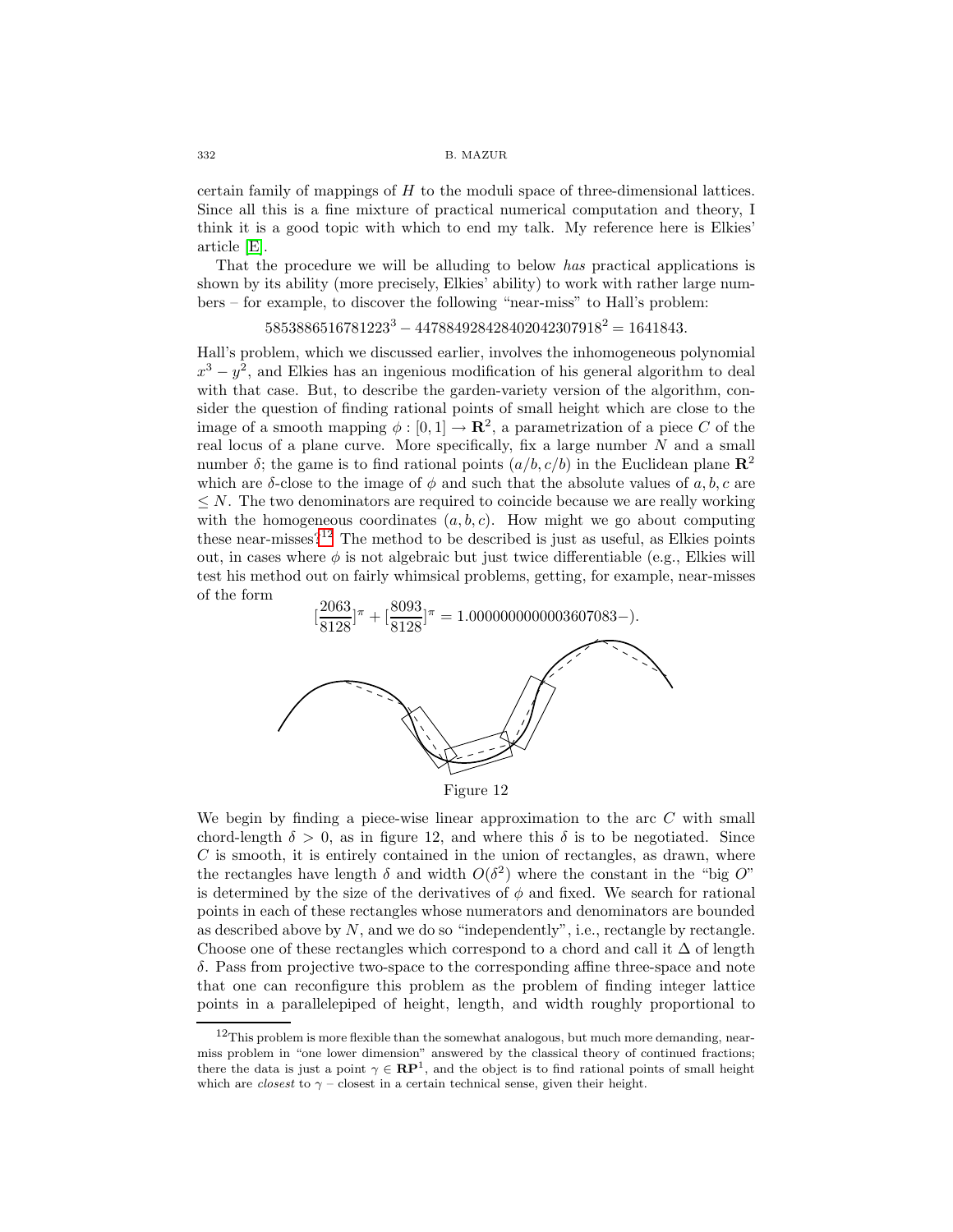$N, N\delta, N\delta^2$ , which suggests that we keep  $\delta \gg 1/N$  to make sure that the volume of these parallelepipeds are  $\gg 1$ , guaranteeing that they do indeed capture some points. Taking then

$$
\delta = \text{fixed constant} \cdot 1/N,
$$

where the fixed constant is  $\gg 1$ , we get a moving frame of parallelepipeds as in figure 13:



By multiplying by an appropriate element of  $GL_3(\mathbf{R})$  which sends our parallelepiped to a fixed box of given dimensions in  $\mathbb{R}^3$  and sends the integer lattice  $\mathbb{Z}^3 \subset \mathbb{R}^3$  to some lattice  $L$ , we can invert our "reconfigured problem" to the problem of finding lattice points of L which lie in the standard box. One has excellent lattice reduction methods to deal with this, but if you wish to estimate in an a priori fashion the amount of computer time this will require, you must know something about the nature of the lattices  $L$  that arise; in particular you should have an estimate of the number and size of the *shortest vectors* that they possess.

Which  $L$ 's arise? These lattices depend upon the size  $N$  of the solution you wish to catch, the fixed constants (in the "big O" and the determination of  $\delta$ ), and an endpoint c of the chord  $\Delta$ . Fixing the fixed constants and choosing the N to limit the rational points you are searching for, you get for  $c \in C$  a lattice  $\Lambda_N(c) \subset \mathbb{R}^3$ . Some "a priori" knowledge of the structure of the mapping

> $\Lambda_N : C \longrightarrow$  the five-dimensional moduli space of all lattices in **R**<sup>3</sup> taken up to rotation equivalence

influences our a priori estimate for the efficiency of near-miss computations. Relevant, for example, is the question of how close to a cusp does this image of  $C$  get? Does it fall into a restricted subspace? Regarding the latter of the two questions, a modification of this algorithm geared toward finding solutions of Hall's equation has the unexpected property that the corresponding  $\Lambda_N$ 's map to lattices which are symmetric squares of two-dimensional lattices, allowing for an extraordinary efficiency in lattice reduction.

For the general problem, controlling the structure of short vectors in the lattices of these ribbons, Elkies [\[E\]](#page-28-22) tells us that: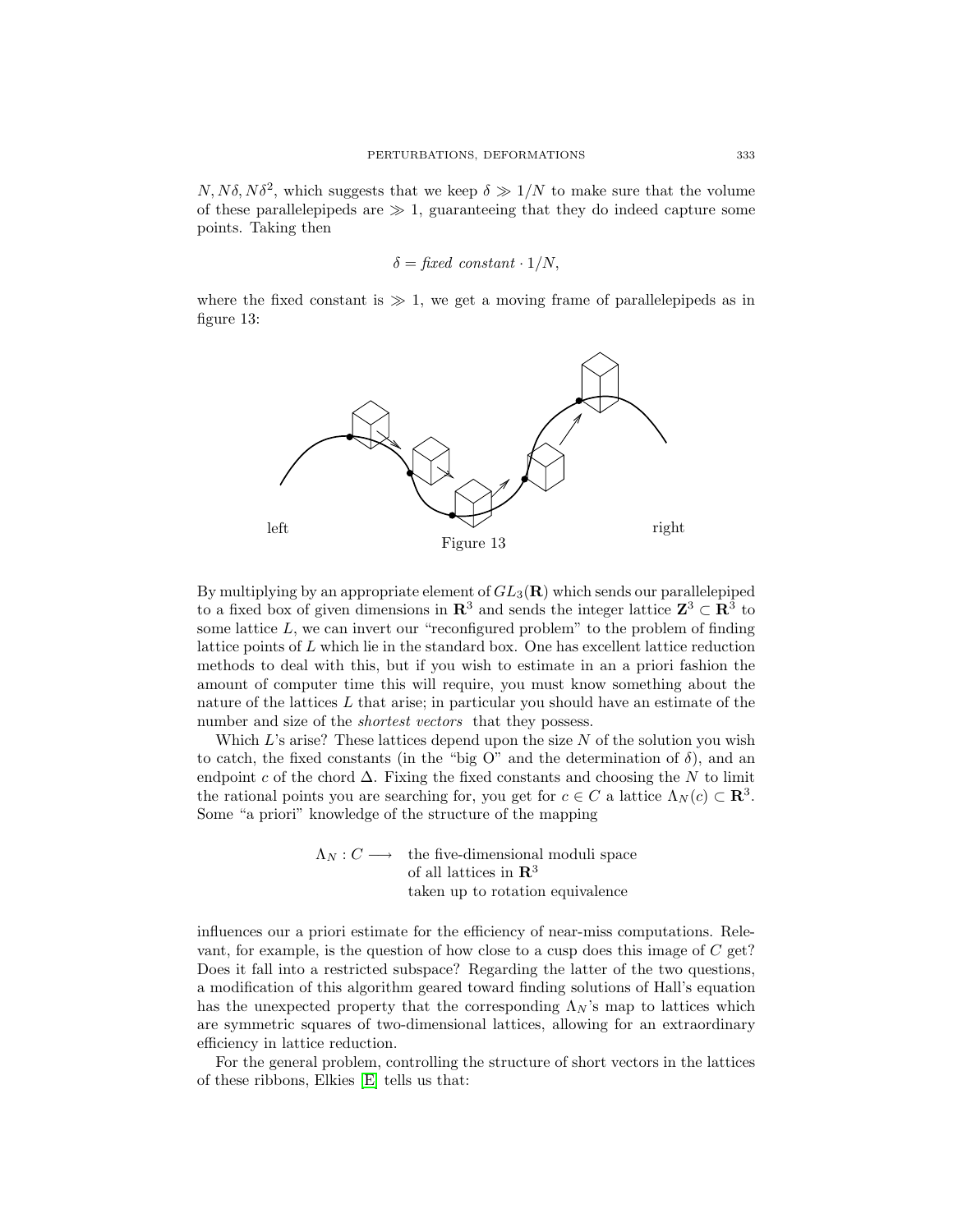Let C be a smooth arc in  $\mathbb{RP}^2$ . Then for each  $N > 1$  and  $\delta \geq N^{-2}$  one can find  $O(\delta N^3)$  rational points and  $O(N)$  rational line segments each of length  $O(1/N)$ in  $\mathbb{RP}^2$  which together include all rational points of height  $\leq N$  and distance  $\leq \delta$  from C. The (line segments and) rational points can be computed in time  $\ll \delta N^3 \log^{O(1)} N$ . Ignoring the space used to record the line segments and rational points, the computation requires space  $\ll \log^{O(1)} N$ . All implied constants depend effectively on C.

\*\*\*

In the opening pages of his book, Structural stability and morphogenesis, René Thom writes:

"The use of the term 'qualitative' in science, and above all in physics, has a pejorative ring. It was a physicist who reminded me, not without vehemence, of Rutherford's dictum "qualitative is nothing but poor quantitative."

If Henri Poincaré had been present in that conversation, surely he would have helped Thom out, reiterating his stance regarding the qualitative study of differential equations: questions about the general shape of curves are, "for certain applications, just as important as numerical calculations." (Cf. Poincaré's  $R\acute{e}sum\acute{e}$ Analytique, written in 1901 at the request of Mittag-Leffler, a ninety-nine page extract of which is reprinted in [\[P\]](#page-28-23); see, in particular, loc. cit., p. 263.)

But I suspect that if the three (Poincaré, Rutherford's friend, and Thom) were to have a chat today, the *qualitative* and the *quantitative* would be viewed a bit less as competitors and more as different facets of a fuller understanding of the mathematics in question. Moreover, as is evident in Elkies' result and its formulation, we are in the era of high algorithmic awareness, on both a practical front (how long will it be until I get the results of my computation?) and a theoretical one (what are the asymptotics of time-cost in running this algorithm?). This nudges us to add to our (qualitative and/or quantitative) geometric analyses a study (qualitative and/or quantitative) of the behavior of the relevant algorithms. And, to be sure, of their perturbations.

#### **REFERENCES**

- <span id="page-27-2"></span><span id="page-27-0"></span>[A1] Arnold, V.I.: Catastrophe Theory (transl. Wassermann, G.S.), Springer-Verlag, 3rd revised and expanded edition (1992) MR **93h:**[58018](http://www.ams.org/mathscinet-getitem?mr=93h:58018)
- <span id="page-27-1"></span>[A2] Arnold, V.I., Topological Invariants of Plane Curves and Caustics, University Lecture Series, **5**, American Mathematical Society (1994) MR **95h:**[57003](http://www.ams.org/mathscinet-getitem?mr=95h:57003)
- <span id="page-27-5"></span>[B-F-F-L-S] Bayen, F., Flato, M., Frønsdal, C., Lichnerowicz, A., Sternheimer, D.: Deformation Theory and Quantization. Ann. Phys. 111 (1978), 61-151 MR **58:**[14737a](http://www.ams.org/mathscinet-getitem?mr=58:14737a)
- <span id="page-27-3"></span>[B-C-D-T] Breuil, C., Conrad, B., Diamond, F., Taylor, R.: On the modularity of elliptic curves over **Q**: wild 3-adic exercises. J. Amer. Math. Soc. 14 (2001), no. 4, 843-939 MR **[2002d:](http://www.ams.org/mathscinet-getitem?mr=2002d:11058)**11058
- <span id="page-27-6"></span>[Ca-F] Cattaneo, A., Felder, G.: A path integral approach to the Kontsevich quantization formula, Comm. Math. Phys. 212 (2000), no. 3, 591–611 MR **[2002b:](http://www.ams.org/mathscinet-getitem?mr=2002b:53141)**53141
- [Co] Connes, A.: A Short Survey of Noncommutative Geometry. J. Math. Phys. 41 (2000), 3832-3866 MR **[2001m:](http://www.ams.org/mathscinet-getitem?mr=2001m:58016)**58016
- <span id="page-27-4"></span>[Cr-M] Crauder, B., Miranda, R.: Quantum cohomology of rational surfaces, pp. 33-79 in The Moduli Space of Curves, Eds: Dijkgraff, R., Faber, C., van der Geer, G., Birkhäuser (1995) MR **97i:**[14033](http://www.ams.org/mathscinet-getitem?mr=97i:14033)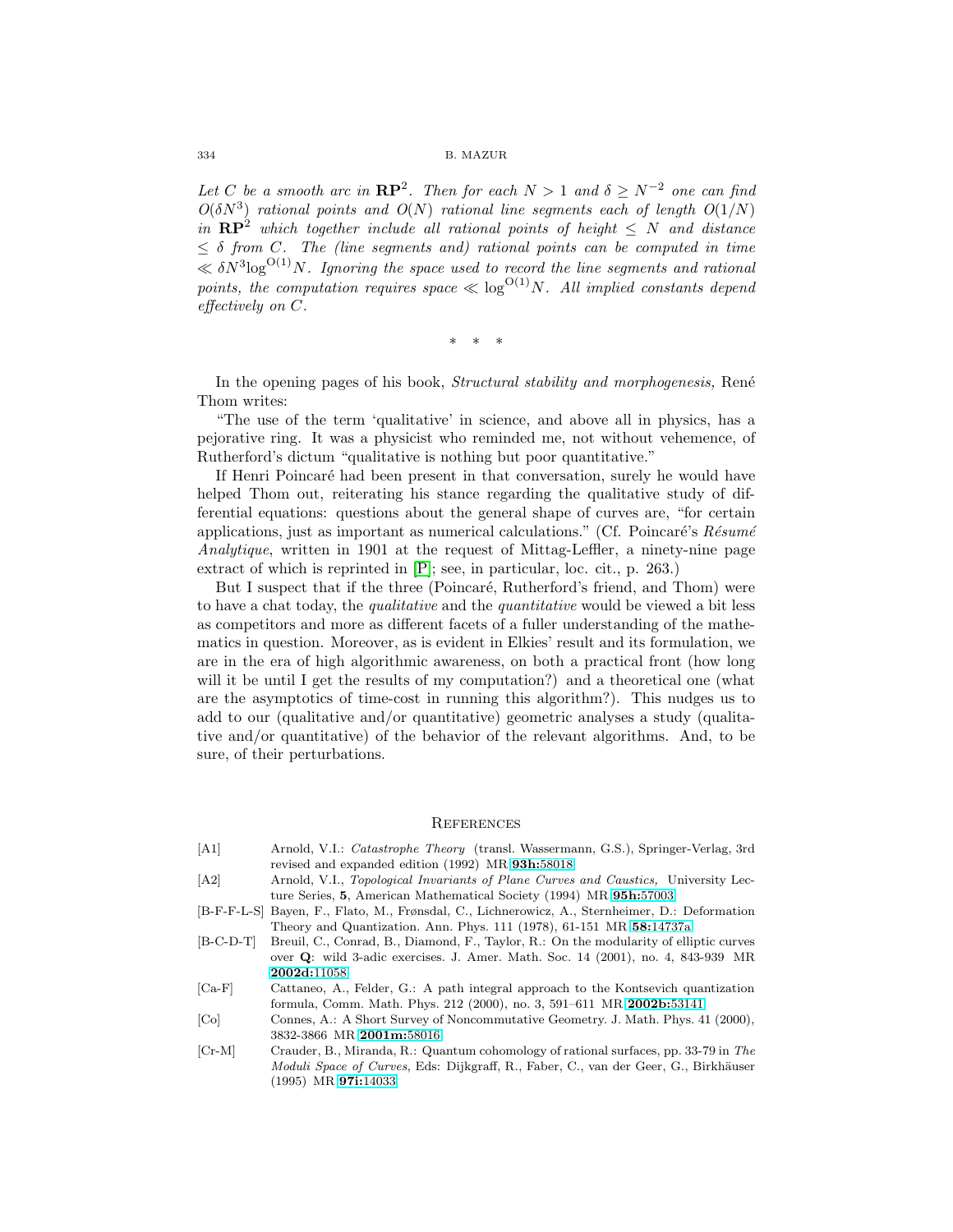- <span id="page-28-18"></span>[De] Deligne, P: Déformations de l'algèbre d'une variété symplectique: comparaison entre Fedosov et De Wilde, Lecomte. (French), Selecta Math. 1 (1995), no. 4, 667-697 MR **97a:**[58068](http://www.ams.org/mathscinet-getitem?mr=97a:58068)
- <span id="page-28-16"></span>[D-L] Dewilde, M., Lecomte, P.: Existence of Star-Products and of Formal Deformations of the Poisson Lie Algebra of Arbitrary Symplectic Manifolds. Lett. Math. Phys. 7 (1983), 487-496 MR **85j:**[17021](http://www.ams.org/mathscinet-getitem?mr=85j:17021)
- <span id="page-28-10"></span>[Di] Dijkgraaf, R.: Mirror symmetry and elliptic curves, pp. 149-164 in The Moduli Space of Curves, Eds: Dijkgraff, R., Faber, C., van der Geer, G., Birkhäuser (1995) MR **96m:**[14072](http://www.ams.org/mathscinet-getitem?mr=96m:14072)
- <span id="page-28-0"></span>[Do] Doran, C.: Deformation Theory: An Historical Annotated Bibliography, www.math.columbia.edu/ doran/Hist%20Ann%20Bib.pdf
- <span id="page-28-22"></span>[E] Elkies, N.: Rational points near curves and small nonzero  $|x^3 - y^2|$  via lattice reduction, Lecture Notes in Computer Science 1838 (proceedings of ANTS-4, 2000; W. Bosma, ed.), Springer, Berlin, 2000, 33-63 (math.NT/0005139 on the arXiv) MR **[2002g:](http://www.ams.org/mathscinet-getitem?mr=2002g:11035)**11035
- [E-L-S-V] Ekedahl, T., Lando, S., Shapiro, M., Vainshtein, A.: On Hurwitz numbers and Hodge integrals, C. R. Acad. Sci. Paris Sér. I Math. 328 (1999), no. 12, 1175–1180 MR **[2001b:](http://www.ams.org/mathscinet-getitem?mr=2001b:14083)**14083
- <span id="page-28-17"></span>[F] Fedosov, B. V.: A Simple Geometrical Construction of Deformation Quantization. J. Diff. Geom. 40 (1994), 213-238 MR **95h:**[58062](http://www.ams.org/mathscinet-getitem?mr=95h:58062)
- <span id="page-28-1"></span>[G] Gibson, C. G., Singular points of smooth mappings, Research Notes in Mathematics, Pitman (1979) MR **80j:**[58011](http://www.ams.org/mathscinet-getitem?mr=80j:58011)
- <span id="page-28-2"></span>[G-L-S] Greuel, G.-M., Lossen C., and Shustin, E.: Plane curves of minimal degree with prescribed singularities, Invent. Math. 133 (1998) 539-580 MR **99g:**[14035](http://www.ams.org/mathscinet-getitem?mr=99g:14035)
- <span id="page-28-4"></span>[H] Harris, J.: On the Severi problem, Invent. Math. **84** (1986) 445-461 MR **87f:**[14012](http://www.ams.org/mathscinet-getitem?mr=87f:14012)
- <span id="page-28-12"></span>[K-Z] Kaneko, M., Zagier, D.: A generalized Jacobi Theta Function and Quasi-modular Forms, pp. 165-172, in The Moduli Space of Curves, Eds: Dijkgraff, R., Faber, C., van der Geer, G., Birkh¨auser (1995) MR **96m:**[11030](http://www.ams.org/mathscinet-getitem?mr=96m:11030)
- <span id="page-28-11"></span>[Ka] Kani, E.: The Number of Genus 2 Covers of an Elliptic Curve, preprint; see: www.ams.org/amsmtgs/210 abstracts/991-14-302.pdf
- <span id="page-28-8"></span>[K-M] Kapovich, M., Millson, J. J.: On the deformation theory of representations of fundamental groups of closed hyperbolic 3-manifolds, Topology, Vol. 35, No. 4 (1996) 1085-1106 MR **97h:**[57029](http://www.ams.org/mathscinet-getitem?mr=97h:57029)
- <span id="page-28-20"></span>[Ko 1] Kontsevich, M.: Enumeration of rational curves via torus actions, pp. 335-368, in The Moduli Space of Curves, Eds: Dijkgraff, R., Faber, C., van der Geer, G., Birkhäuser (1995) MR **97d:**[14077](http://www.ams.org/mathscinet-getitem?mr=97d:14077)
- <span id="page-28-19"></span>[Ko 2] Kontsevich, M.: Deformation Quantization of Poisson Manifolds, I. Preprint qalg/9709040 (September 1997)
- <span id="page-28-15"></span>[La] Lagrange, J.-L.: Mécanique Analytique, Gauthier-Villars, Paris (1888)
- <span id="page-28-5"></span>[Lo] Loeser, F.: Déformations de courbes planes (d'aprés Severi et Harris), Séminaire Bourbaki, 1986/87, Astérisque, No. 152-153 (1987) 4 187-205 MR 89d:[14038](http://www.ams.org/mathscinet-getitem?mr=89d:14038)
- <span id="page-28-9"></span>[M] Mazur, B.: An "infinite fern" in the deformation space of Galois representations, Collect. Math. **48**, 1-2 (1997) 155-193 MR **98g:**[11053](http://www.ams.org/mathscinet-getitem?mr=98g:11053)
- <span id="page-28-7"></span>[M-F] Modular Forms and Fermat's Last Theorem, Eds: Cornell, G., Silverman, J., Stevens, G., Springer (1997) MR **99k:**[11004](http://www.ams.org/mathscinet-getitem?mr=99k:11004)
- <span id="page-28-14"></span>[M-R-Y] McLellan, B., Roth, M., Yui, N.: Generating Functions Counting Simply Ramified Covers, preprint, Nov. 2003
- <span id="page-28-23"></span>[P] The Mathematical Heritage of Henri Poincar´e, Volume **39**, Part 2, Proceedings of Symposia in Pure Mathematics, American Mathematical Society (1983) MR **85h:**[00010b](http://www.ams.org/mathscinet-getitem?mr=85h:00010b)
- <span id="page-28-6"></span>[R] Riemann, B.: Theorie der Abel'schen Functionen, pp. 88-144 in The Collected Works of Bernhard Riemann, Ed: Weber, H., Dover (1953)
- <span id="page-28-13"></span>[Ru] Rudd, R.: The string partition function for QCD on the Torus, hep-th/9407176
- [S] Severi, F.: Vorlesung über Algebraische Geometrie, Teubner (1921)
- <span id="page-28-21"></span><span id="page-28-3"></span>[Q-F] Quantum Fields and Strings: A course for mathematicians, vols. I, II, Eds: Deligne, P. et al., A.M.S and I.A.S. (1999) MR **[2000e:](http://www.ams.org/mathscinet-getitem?mr=2000e:81010)**81010